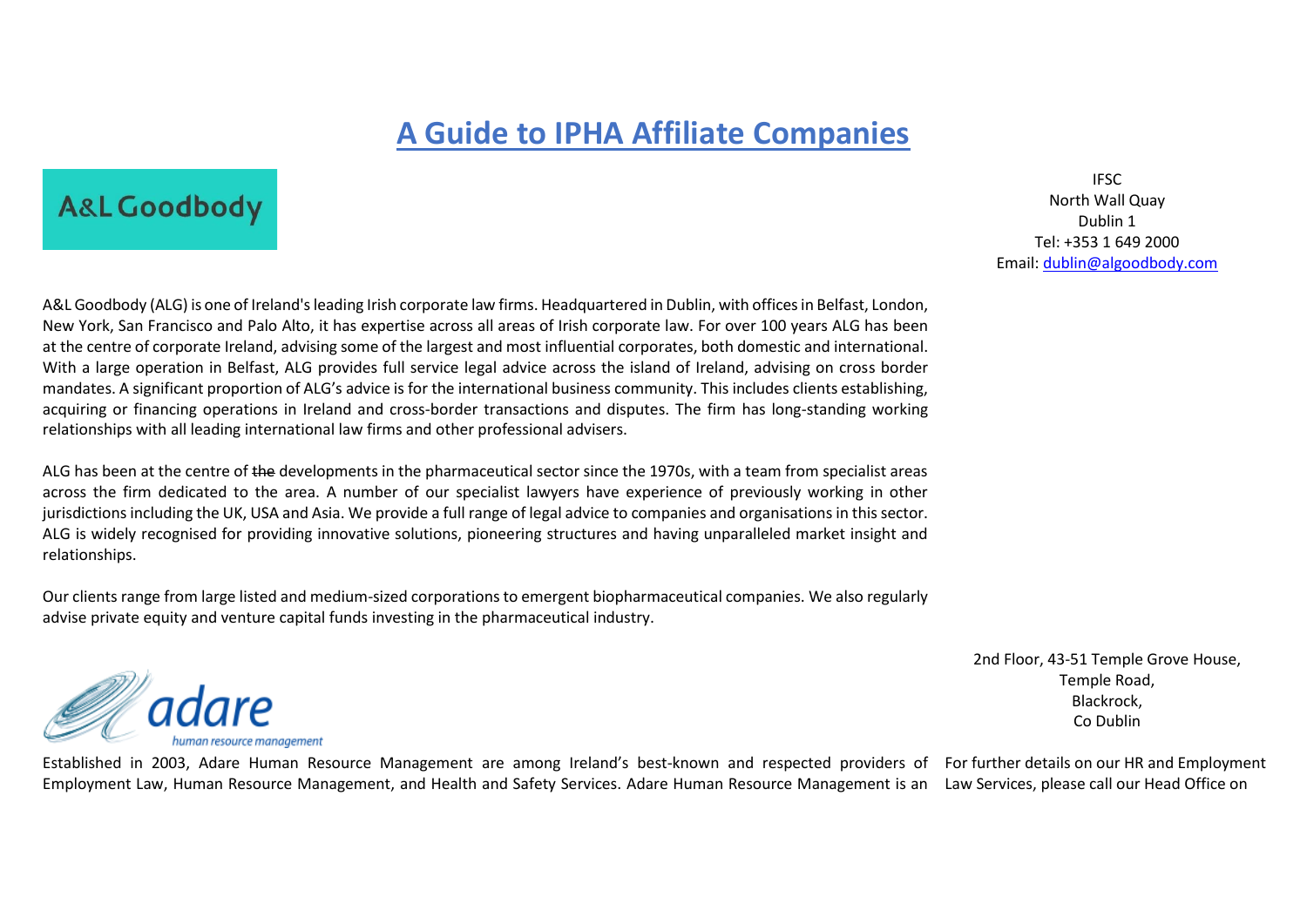Irish company with a unique knowledge of the needs of Irish business, as well as the experience, expertise and dedication to (01) 561 3594 or email <u>info@adarehrm.ie</u> for excellence required to fulfil them.

As the leading experts in Employment Law, Industrial Relations and best practice Human Resource Management, we offer a valuable resource to any business that acts as an employer, even those who have their own internal HR function. We are a costeffective resource available to companies in all sectors.

We assist and advise organisations on a diverse range of solutions, varying from assistance in ensuring compliance with employment legislation through to implementation of best practice solutions to enable organisational change. We offer both retainer HR and Employment Law services for organisations across Ireland requiring this support and expertise either on an ongoing basis and or for once-off project-based HR Management Consultancy services. We have worked extensively in the pharmaceutical industry and these organisations range in size from small owner-managed companies right through to multinationals.

 $AG = NCYX$ Campaigns, Evolved

Agency X is an award-winning creative agency based in Dublin. For nine years, we've specialised in the healthcare and pharmaceutical industries, offering a blend of design creativity, innovative strategies, and the latest technologies.

From OTC to Rx brands, from awareness campaigns to educational projects, we can develop the optimum strategy for your brand, from creative concept to full campaign.

Our range of services include digital engagement, localisation, rep materials, pharmacy window deployment, full radio and video production in our city centre studios, live stream and webinars, full outdoor media campaigns, and trade shows and events.

Our team of designers, developers, multimedia editors and marketing strategists are specialists in healthcare campaigns and trained in IMS and Veeva platforms.

further information. Alternatively, you can visit our websit[e www.adarehrm.ie](http://www.adarehrm.ie/)

> Media House 24 South William Street Dublin 2 Web**:** [www.agencyx.ie](http://www.agencyx.ie/)

Let's work together to strengthen your brand. Call Mark on 01 670 6122 or email [mark.c@agencyx.ie](mailto:mark.c@agencyx.ie)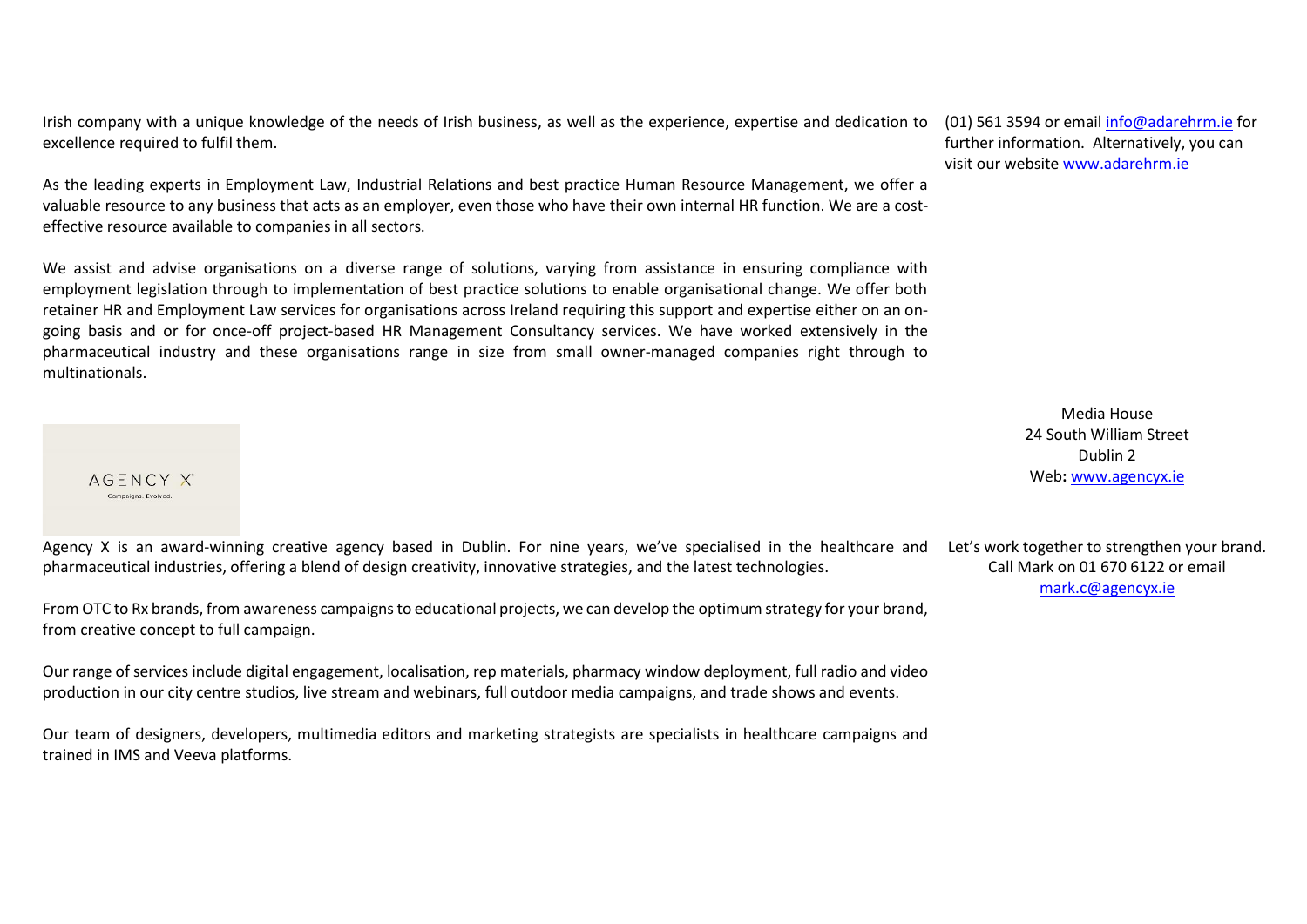# **ARTHUR COX**

For further information: please contact Colin Kavanagh Earlsfort Centre Earlsfort Terrace Dublin

Tel: +353 1 618 0000 Email: [dublin@arthurcox.com](mailto:dublin@arthurcox.com)

Arthur Cox is a market-leader in the provision of legal services to the Life Sciences industry, with a multi-disciplinary practice group successfully combining the very best of the firm's corporate, commercial, transactional, regulatory, competition and intellectual property expertise to serve the pharmaceutical, biotechnology, medical devices, food and cosmetics industries in Ireland. Combining legal skill with solid industry knowledge, Arthur Cox represents many of Ireland's and the world's major pharmaceutical, medical devices and agri-business companies. Our unique life sciences regulatory and compliance expertise enables us to provide deep advice in relation to clinical trials, marketing authorisation pathways, life cycle management, relationships with healthcare professionals, promotion and marketing activities and regulatory due diligence. Our expertise is bolstered by our secondment experience in reviewing client promotional and marketing materials and practices. Our extensive experience in this sector, allied with strong links with local and EU trade and regulatory associations, enable us to anticipate and identify potential issues in advance, thereby ensuring the smooth operation of our clients' businesses. It is for this reason that we count many of the world's leading pharmaceutical, medical device and biotech companies among our clients.



AXIS Healthcare Consulting Ltd, established in 2012, is Ireland's only owned and managed dedicated market access consultancy focusing on strategic market access and health technology assessments on behalf of international client organisations.

AXIS Consulting (AXIS) continually evolves our range of services to meet the varying needs of a broad range of customers in a constantly changing environment and, uniquely, offers a range of services to support market access activities from stakeholder mapping to pricing and reimbursement submissions. AXIS has unrivalled knowledge of the Irish healthcare system and extensive experience in preparing HTA submissions for the National Centre for Pharmacoeconomics (NCPE).

Galway Technology Centre, Mervue Business Park Galway

Tel: +353 86 6040702 Email: [info@axisconsulting.ie](mailto:info@axisconsulting.ie)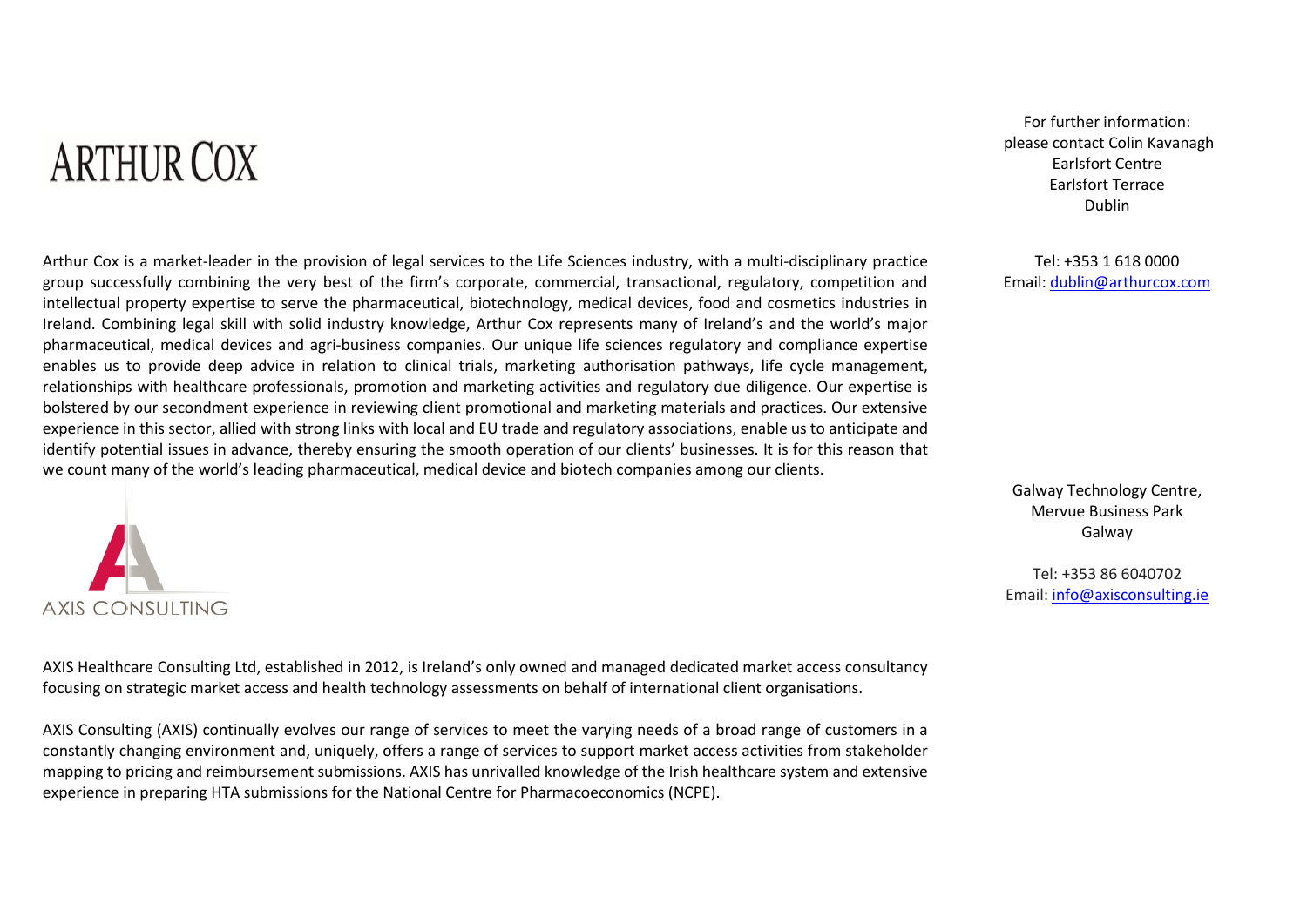The in-house team at AXIS is composed of health economists, modellers, researchers, biostatisticians and market access specialists. All of these have direct experience of working in the healthcare sector to deliver a best in class service for our clients.

In January 2017, AXIS expanded its services offerings to the UK and now provides HTA adaptations for the SMC, AWSMG and NICE delivered by its experienced UK based team.

AXIS is a member of the Minerva Network (http://www.minerva-network.com/network.php) and collaborates with experts in HTA agencies across Europe and the USA to deliver multi country submissions.



BresMed is a health economic and outcomes research (HEOR) consultancy that works with pharmaceutical companies and medical device manufacturers, helping them identify, evaluate and demonstrate the clinical and economic value of their products to governments and other healthcare payers and providers. Our head office is in Sheffield and we employ over 160 people in the UK, Ireland, the Netherlands, India, and the US. In February 2020, BresMed was acquired by Arsenal Capital Partners, a health focused private equity firm that is building a new value demonstration company to transform the way medical advances reach the patients who need them.

BresMed's core services include developing health economic models, which use cutting-edge economic and statistical methodology, supporting reimbursement and value dossiers and providing value demonstration and market access services to optimize clients strategic approach to HTA and market access. This includes supporting best practised evidence generation and synthesis (desk research or landscaping and expert elicitation) and providing strategic advice for HEOR submissions. Our team of industry experts deliver high-quality and innovative research solutions, working closely with clients to develop economic models and analyses for early product development and submission to the National Centre for Pharmacoeconomics (NCPE), National Institute for Health and Care Excellence (NICE) and the Scottish Medicines Consortium (SMC) as well as other national authorities globally. In Ireland, our team includes HEOR specialists working from our Dublin office supporting clients with local and international submissions.

#### CityWest Business Centre, 3013 Lake Drive, Citywest, Dublin 24

#### [www.bresmed.com](http://www.bresmed.com/)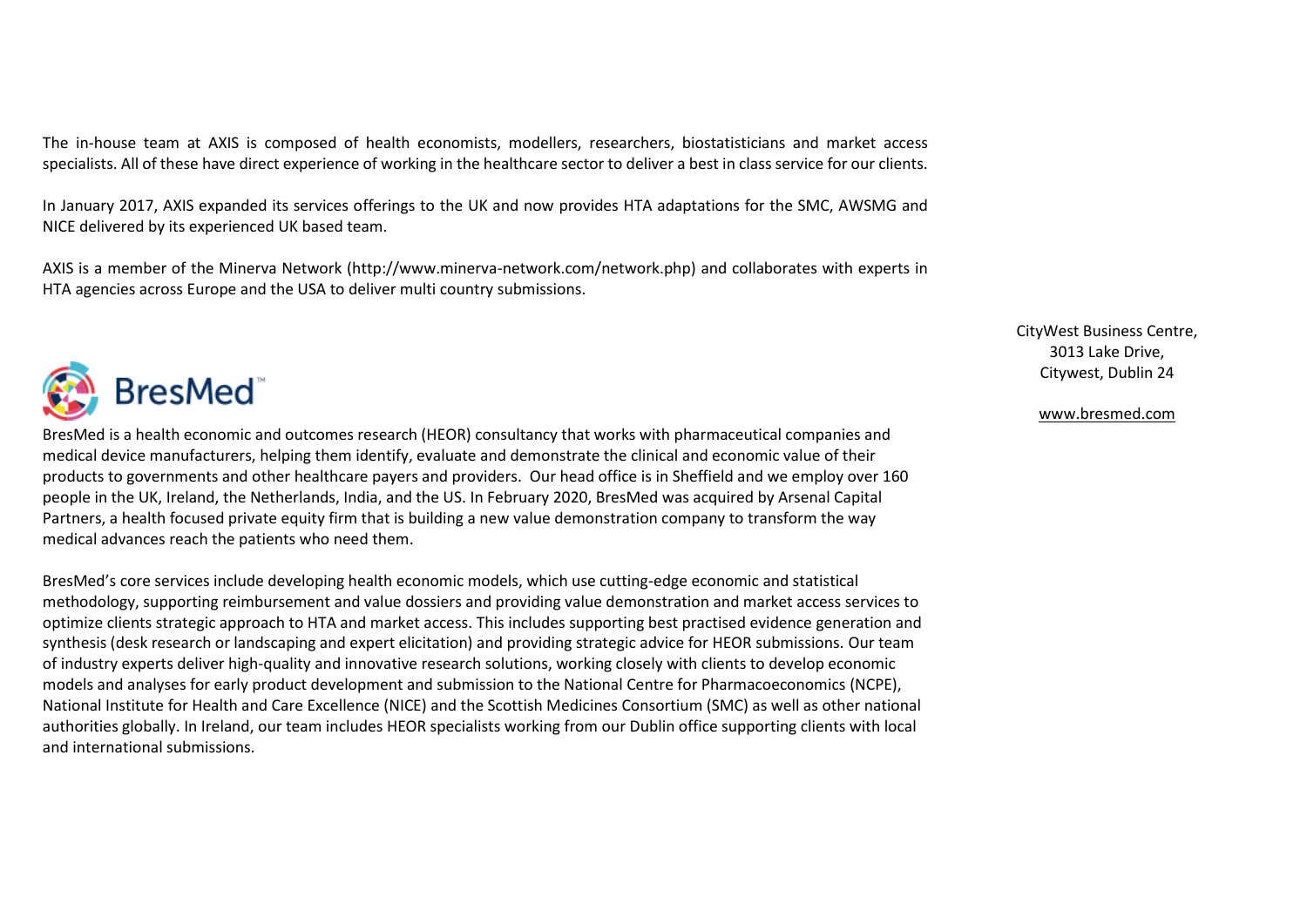

19 Weston Crescent Weston Park Lucan, Co. Dublin K78 VF78

Tel: +353 1 621 7900 Mobile: +353 86 344 2886 Email: [dave@chameleonpm.ie](mailto:dave@chameleonpm.ie)

Chameleon is one of Ireland's leading print management solutions providers. Our wealth of experience in the industry, combined with our network of printers, our dedication to delivering quality projects that have been personally managed and approved by our team, are the reasons our clients see us as an essential part of their marketing team rather than just another supplier. We specialise in brand and event management in the pharmaceutical sector, working directly and indirectly with the top pharmaceutical and biotechechnology companies in Ireland. We are ISO 9001:2015 certified and audit our suppliers regularly to ensure full compliance. We exist to create, produce and deliver on our clients' needs.

### **COVINGTON**

Covington & Burling LLP is an international law firm with 13 offices globally. Our Dublin-based lawyers work closely with those in our other European offices and around the world to support foreign companies doing business in Ireland or assisting national businesses with their expansion into new markets. We deliver commercially minded advice that takes into account the increasingly complex global regulatory and reporting regimes that affect businesses' strategy and operating structures.

We offer expertise in the life sciences, digital health, technology, and consumer brands industries, together with sophisticated and integrated knowledge of Irish, EU, and other international laws and regulations. Our lawyers on the ground in Ireland work closely with Covington's international public policy, anti-corruption, export controls, international tax, and global dispute resolution practices to develop comprehensive solutions for clients on a variety of challenging cross-border transactional, regulatory, compliance, enforcement, and litigation matters.

13 Merrion Square. Dublin, Ireland D02HW89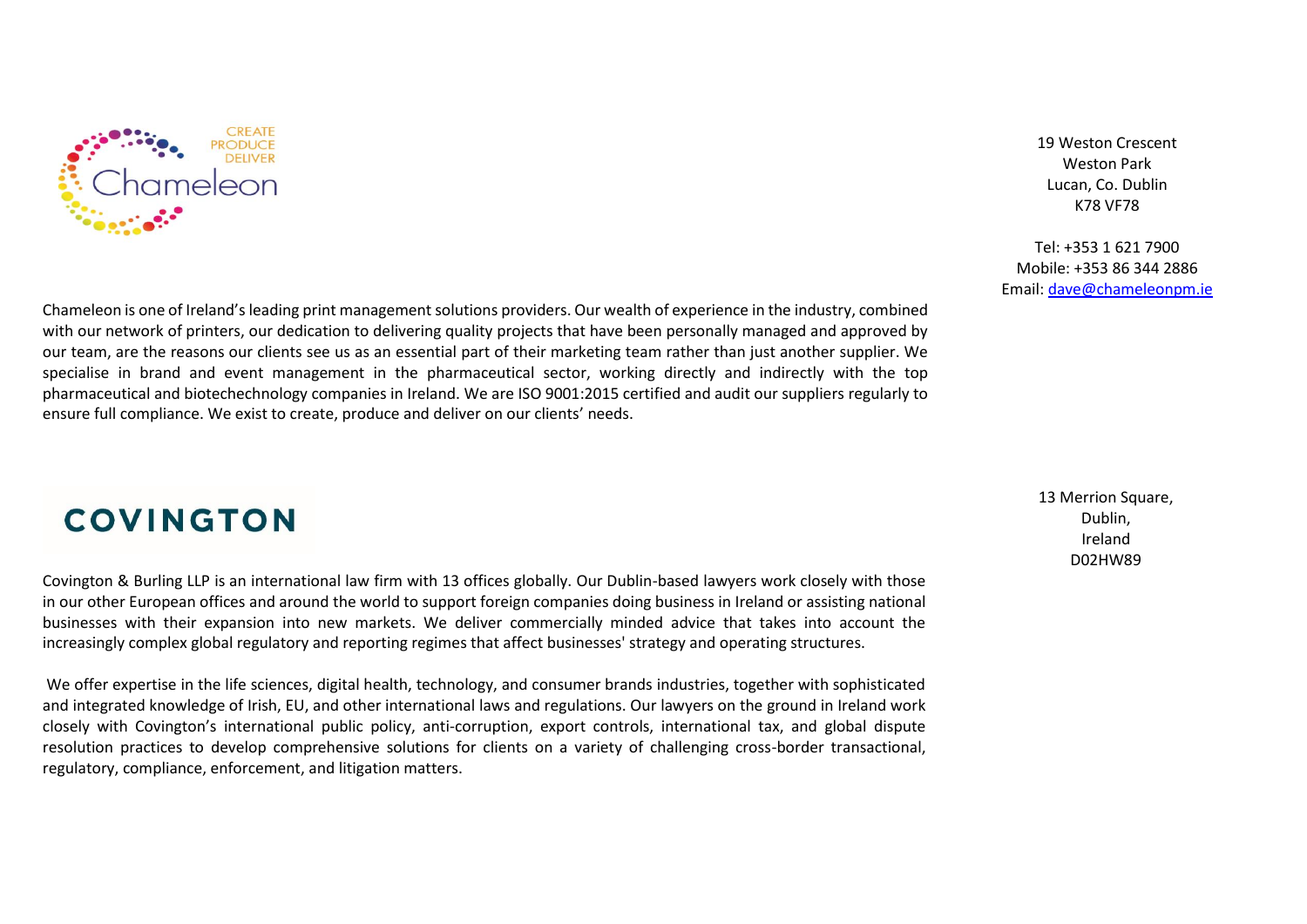

To find out more out our unique offering please go to [www.darmahmarketresearch.ie](http://www.darmahmarketresearch.ie/) Or contact Yvonne D'Arcy 086 6088847 / [Yvonne.darcy@darmah4pharma.ie](mailto:Yvonne.darcy@darmah4pharma.ie)

#### **Better insights Better outcomes**

Yvonne D'Arcy, founder of Darmah Market Research, is an experienced marketing professional. As a specialist with a singular focus on the pharmaceutical industry, Darmah have a strong insight into the needs and issues facing pharmaceutical managers and healthcare professionals. Using our experience, we think ahead for you and collaborate with you to fill the knowledge gaps. We work with you to understand the requirement and will recommend the appropriate research approach to ensure the research objectives are achieved. Because of our hands-on strategic experience, we hit the ground running every time to deliver a valueadded service.

We interpret findings to provide meaningful insights, deeper customer understanding and, most of all, we provide recommendations based on the robust data which we gather on your behalf.

Our services include:

- Advisory Boards facilitation
- Focus group facilitation
- One-to-one research
- Workshops facilitation
- Patient insights

We carry out market research with all healthcare professionals - consultants, nurses and pharmacists. We work with patient advocacy groups to facilitate patient insights. This is what our 'clients' say about us: "Yvonne's experience in different therapeutic areas brings ideas and insight which are of enormous benefit"- Market Access Manager

"Darmah are effective in building intelligence. They get a high level of traction among healthcare professionals and opinionleaders when undertaking market research" - Country Brand Lead We understand the importance of the customer relationship and we will help you strengthen and sustain those relationships through effective engagement and responsiveness to needs.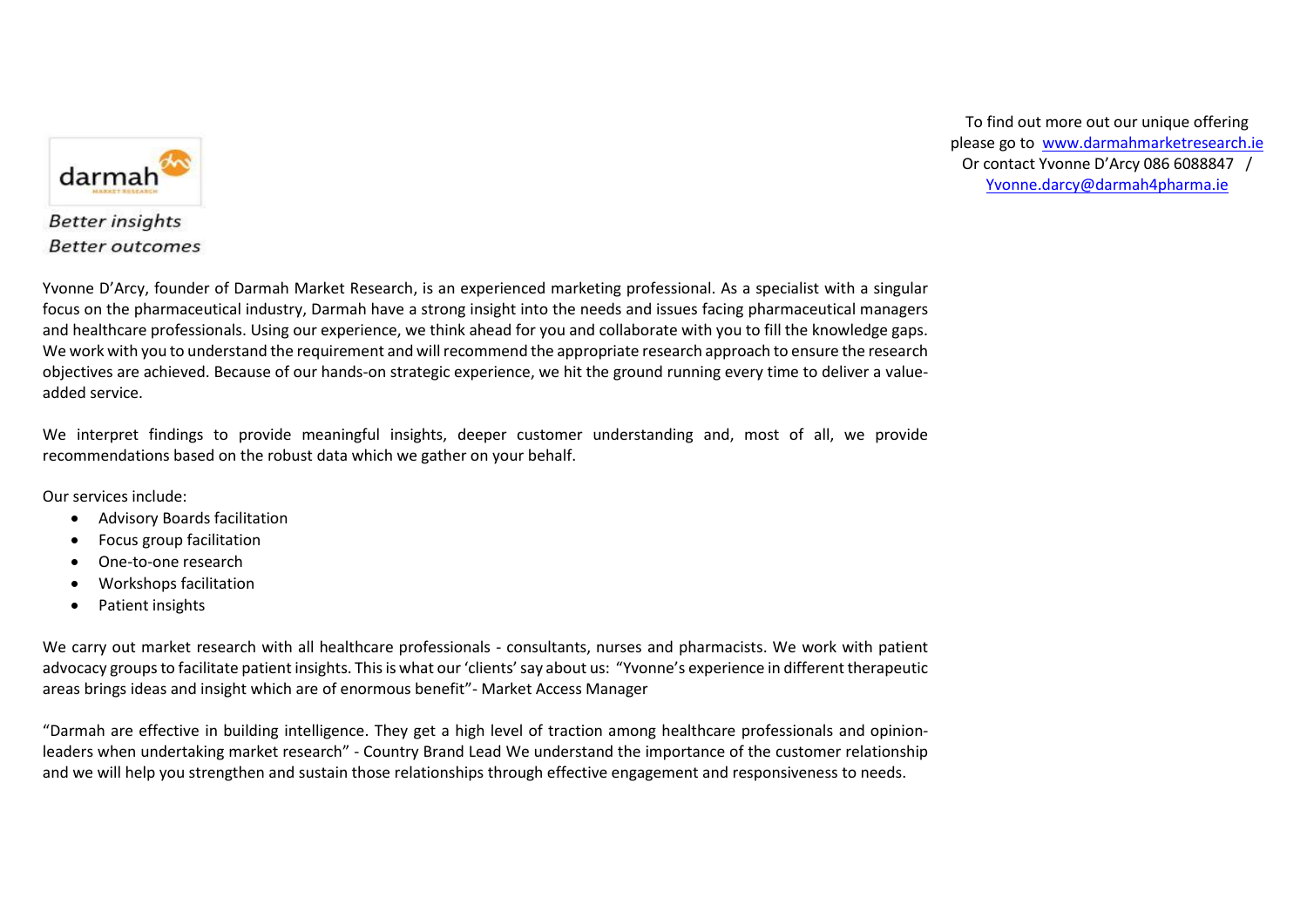

17a Gilford Road Sandymount Dublin 4

Email: [frontdesk@drurypn.ie](mailto:frontdesk@drurypn.ie) Website: [www.drurypn.ie](http://www.drurypn.ie/)

A local business with global reach, Drury | Porter Novelli is Ireland's leading full-service public relations agency. Founded in 1989, DruryPN supports organisations in corporate, healthcare, financial, public affairs, consumer and digital communications.

As a Porter Novelli agency, DruryPN is part of an international network which includes over 100 offices in 60 countries worldwide. Porter Novelli is in turn part of Omnicom, an interconnected global family of leading marketing communication companies. Being part of the Omnicom international network allows DruryPN to learn from the latest trends and insights, gives us access to global research, and best practice in analytics and brand communications planning tools.

We are a **corporate** advisory firm with high calibre, experienced capability unmatched in the Irish market. Our offer is encapsulated across the practice areas of reputation management, crisis and issues management, financial and transaction communications, employer brand, corporate citizenship, and public information/social impact.

DruryPN's **public affairs** practice is a leader in the Irish market. We work with some of the world's leading companies on Irish and European public policy issues and help them achieve better outcomes, whether by capitalising on legislative developments or mitigating a policy risk. We advise senior executives across a range of sectors on their engagement with the Irish Government, local authorities, civil service and European institutions and regularly design and implement strategies to effect policy change.

As experts in **consumer**, brand and lifestyle communications, we deliver integrated campaigns that drive purposeful action through influence and engagement, resulting in in brand recognition, behavioural change and an increase in sales for a diverse client base. Our **digital** team have extensive experience amplifying your message across social media and digital channels in order to produce measurable results against your objectives.

Deloitte Ireland LLP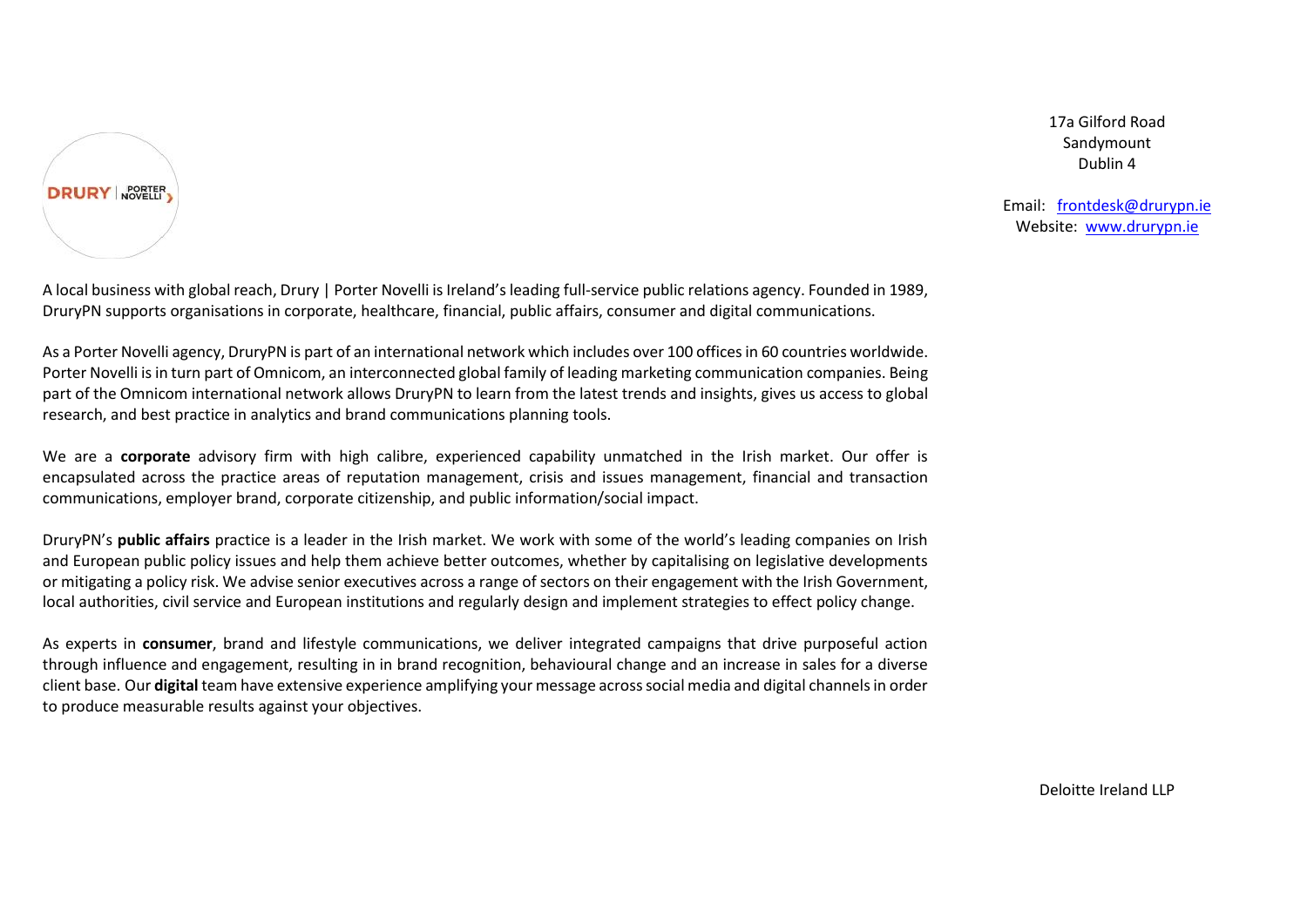## Deloitte.

At Deloitte, we focus on helping clients transform their strategic vision into innovative, practical health care solutions that support their business goals today and tomorrow.

Deloitte's Life Sciences & Health Care practice is among the largest in the world, leveraging the extensive knowledge, skills and experience of over 12,400 professionals in 90 countries.

Our practice offers a distinctive menu of professional services delivered in an integrated approach that address all segments of the health care providers and life sciences industries.

The mission of Deloitte's Life Sciences & Health Care practice is to work with our clients to help shape the new health economy and the roles they play within it.



Edelman is the world's leading independent communications marketing firm that designs and delivers strategic initiatives to impact business outcomes for our clients.

Within the health sector, we bring to bear a nuanced understanding that health is everyone's business and that companies, governments, institutions and individuals are shifting their perceptions from disease-management to prevention, maintenance and continuous improvement. Our team is intimately familiar with the medical, scientific, business, policy and societal issues that affect the health sector with expert capabilities in reputation management, Government affairs and marketing, we partner with our health clients to evolve, promote and protect their brands and reputations.

29 Earlsfort Terrace, Dublin 2, D02 AY28 Tel: +353 1 417 3455 [www.deloitte.ie](http://www.deloitte.ie/)

Harcourt Centre 2 Harcourt St Saint Kevin's Dublin 2 Tel: + 353 1 [678 9333](javascript:void(0))

For further information see: [www.edelman.ie](http://www.edelman.ie/) / @edelmanireland on Twitter and Instagram or contact [dublin@edelman.com.](mailto:dublin@edelman.com)

15 Fitzwilliam Quay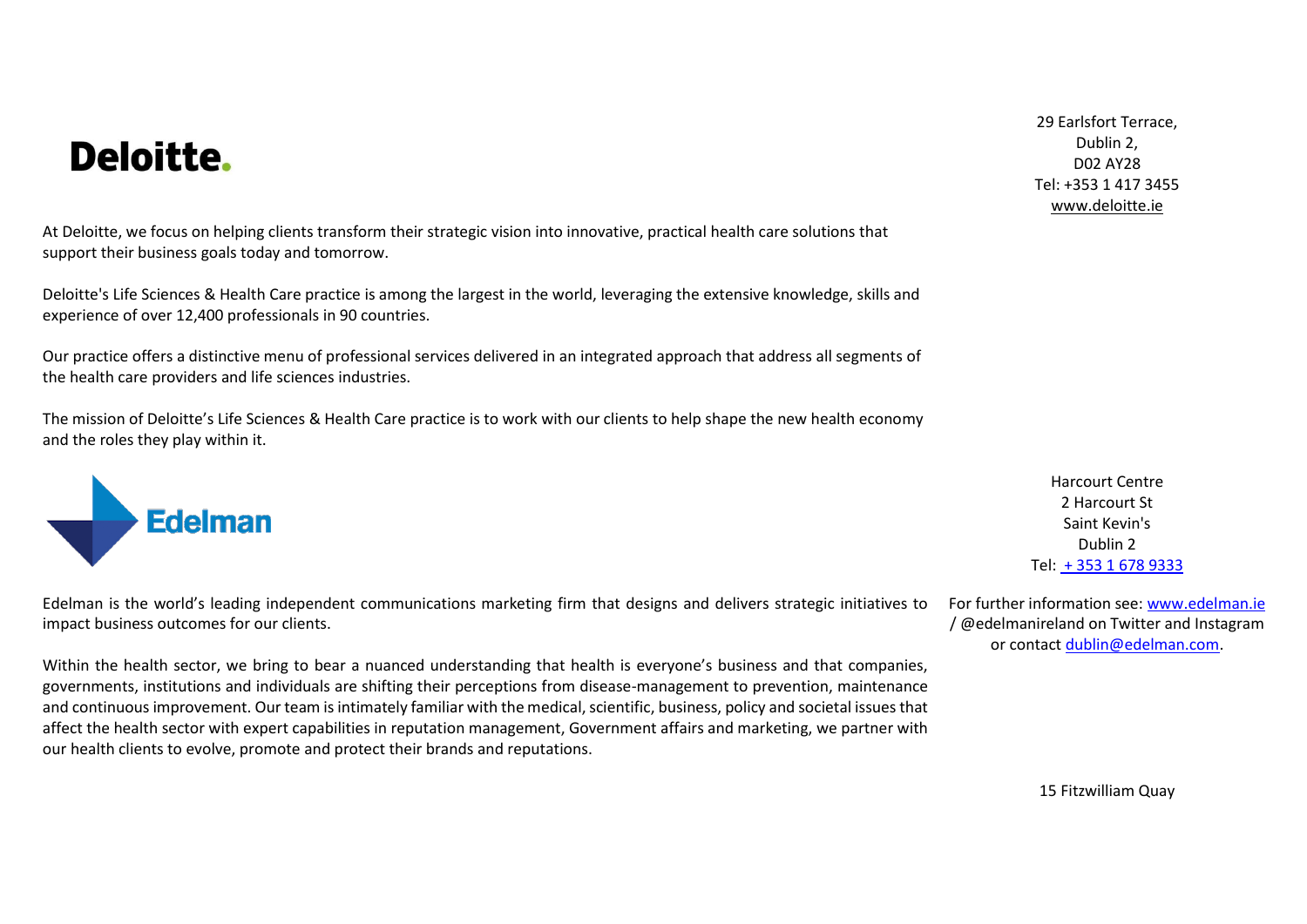### IΞI **FLEISHMANHILLARD**

FleishmanHillard serves Irish and international clients, working with leading companies, brands and organisations to unlock the potential of ideas designed to travel across today's most influential channels. The company's values and principles include respect and teamwork, ethical behaviour, transparent business practices and relationship-driven client service that achieves meaningful results. These values unite FleishmanHillard into a talented and committed team working across continents and cultures on behalf of its clients. Fleishman's award-winning healthcare team have an exceptional track record in media relations, reputation management, product communications, disease awareness, public affairs, social and digital, crisis management and issues management within the challenging healthcare environment. The team provides the curiosity, experience and confidence to push the boundaries of healthcare communications to deliver for our clients.

GUERIN CONSULTING

GUERIN CONSULTING was established to provide strategic counsel to clients seeking an advisor with extensive leadership experience in policy and public affairs. GUERIN CONSULTING works in partnership with clients to shape a positive environment to grow and protect the business, helping companies connect to influence, collaborate, and build reputation with key stakeholders.

Having a deep understanding of the critical success factors required to bring healthcare innovation to market GUERIN CONSULTING can navigate the market access challenges and support development of corporate positions on key policy issues.

Contact: Paula Guerin Email: paula@guerinconsulting.ie

Dublin 4

Tel: +353 1 6188444

#### For more information please visit [www.fleishmanhillard.ie](http://www.fleishmanhillard.ie/)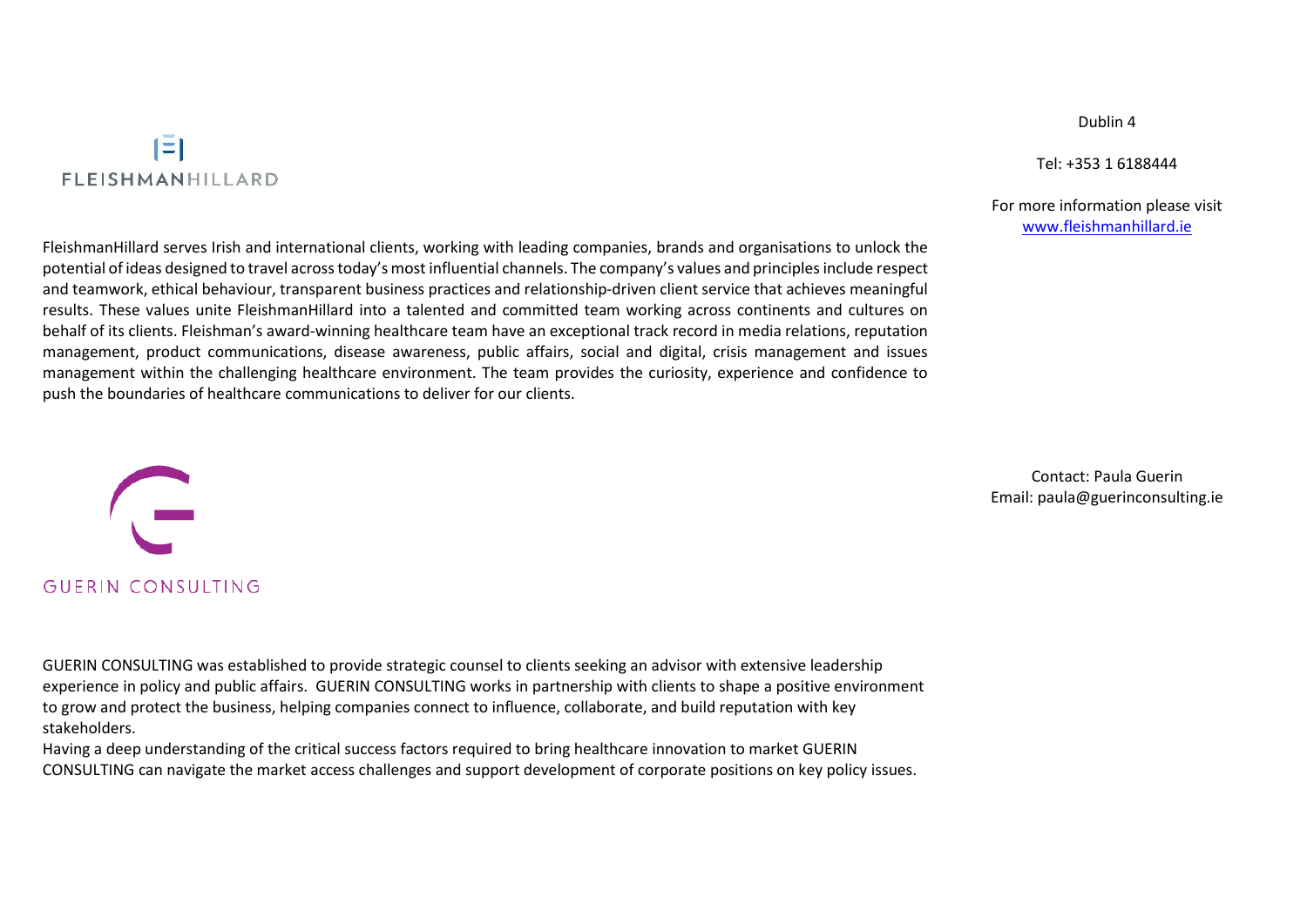#### **About Paula Guerin**

Biopharma Executive with 30 years' experience which has spanned numerous leadership roles in Policy and Public Affairs, Marketing, and Stakeholder Collaboration.. She has a track record for guiding organizations to influence and be part of political and public dialogue on healthcare delivery and access to medicines. She has many years of international experience in various pharmaceutical marketing and communications roles in the UK and in the USA Paula has served on the board of the Irish Platform for Patient Organizations, Science, and Industry (IPPOSI) and on the Communications Advisory Forum for the Irish Pharmaceutical Healthcare Association (IPHA). She currently serves on the Board of Rare Diseases Ireland and the IPPOSI Policy Advisory Group.

hanover

53 Merrion Square Dublin 2

Tel: +353 1 905 3512 Email[: dublin@hanovercomms.com](mailto:dublin@hanovercomms.com)

Hanover Dublin is an independent communications and public affairs consultancy agency based in [Merrion](https://maps.google.com/?q=Merrion+Square,+Dublin+2&entry=gmail&source=g) Square, Dublin 2. Specialising in healthcare, it is part of the international Hanover Group which has offices in London, Brussels and Dubai, and the growth-hacking consultancy Multiple and creative communications agency The Playbook.

Hanover Health was awarded the title of [Policy and Public Affairs Consultancy of the Year](http://www.pmlive.com/awards/communique/previous_winners/communique_awards_2018_results/individual,_team_and_company_awards/the_lucid_group_award_for_public_affairs_and_policy_consultancy_of_the_year) at the Communiqué Awards 2018. It was also named Global Public Affairs Agency of the year 2017 and EMEA Healthcare Agency of the year 2017 by the Holmes Report. The agency has been credited for its strategic approach to delivering policy and public affairs expertise in a collaborative effort through working with the wider Hanover Group and forging partnerships across the healthcare sector. This approach enables Hanover to deliver policy change in a complex and challenging political environment.

Hanover Health's policy, advocacy and public affairs team grew by 27% in 2017, based on strong client retention and satisfaction, and significant new client wins. Hanover's continued diversification saw the team work in 19 new therapy areas by the end of the year while consolidating its position as a market leader in high-level strategic advice working with eight of the world's top 10 global pharmaceutical companies.

Now one of the fastest growing agencies in Dublin, the team is headed up by Lorna Jennings, previously Managing Director at Keating & Associates. Their offering is strengthened by the appointment of former Tánaiste and Minister for Health, Mary Harney, as a Senior Adviser as well as Conor Gouldsbury, former Special Adviser to Fine Gael.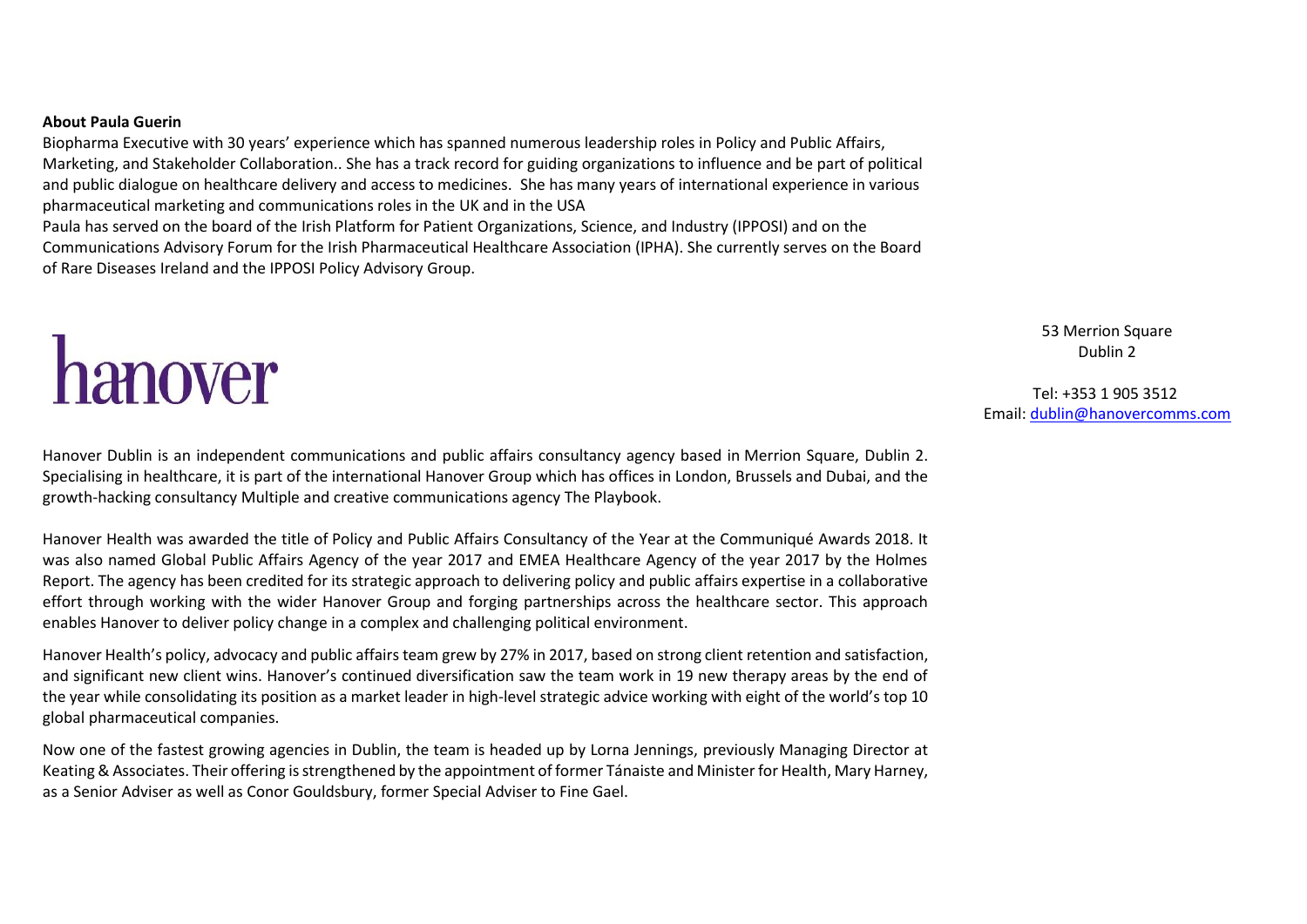

Unit 4, The Westway Centre Ballymount Ave D12 HP66 Ireland

Tel: +353 1 460

24 The Courtyard Kilcarbery Park Nangor Road

Tel: +353 1 4136 821 Email: [info@hmr.ie](mailto:info@hmr.ie) Web[: www.hmr.ie](http://www.hmr.ie/)

Hibernian Healthcare provides a range of healthcare services, training and medical equipment. Based in Dublin our pool of over 30 nurses and 60 nurse and paramedic instructors deliver services including: Home Medication Administration, Patient Support & Education, Training for medics including Advanced Cardiac Life Support, Workplace Drug Testing, Home Blood Drawing, First Aid and CPR training and Health Screening.



Operating in Ireland since 2015, HMR is a company specialized in developing Knowledge for the Healthcare sector. Today, HMR is a reference company for the Knowledge it can provide and for the specialized consultancy services is able to provide to all healthcare players.

Specialized in developing Knowledge based on daily information collected at a pharmacy level, HMR is reinforcing this information by combining data from different sources, allowing our Customers to make the most well-informed decisions. At HMR, we believe that the power of Knowledge grows when it is shared. And it can change lives. That is what makes us a relevant partner in the European healthcare market, providing insightful healthcare knowledge to our

customers´ business.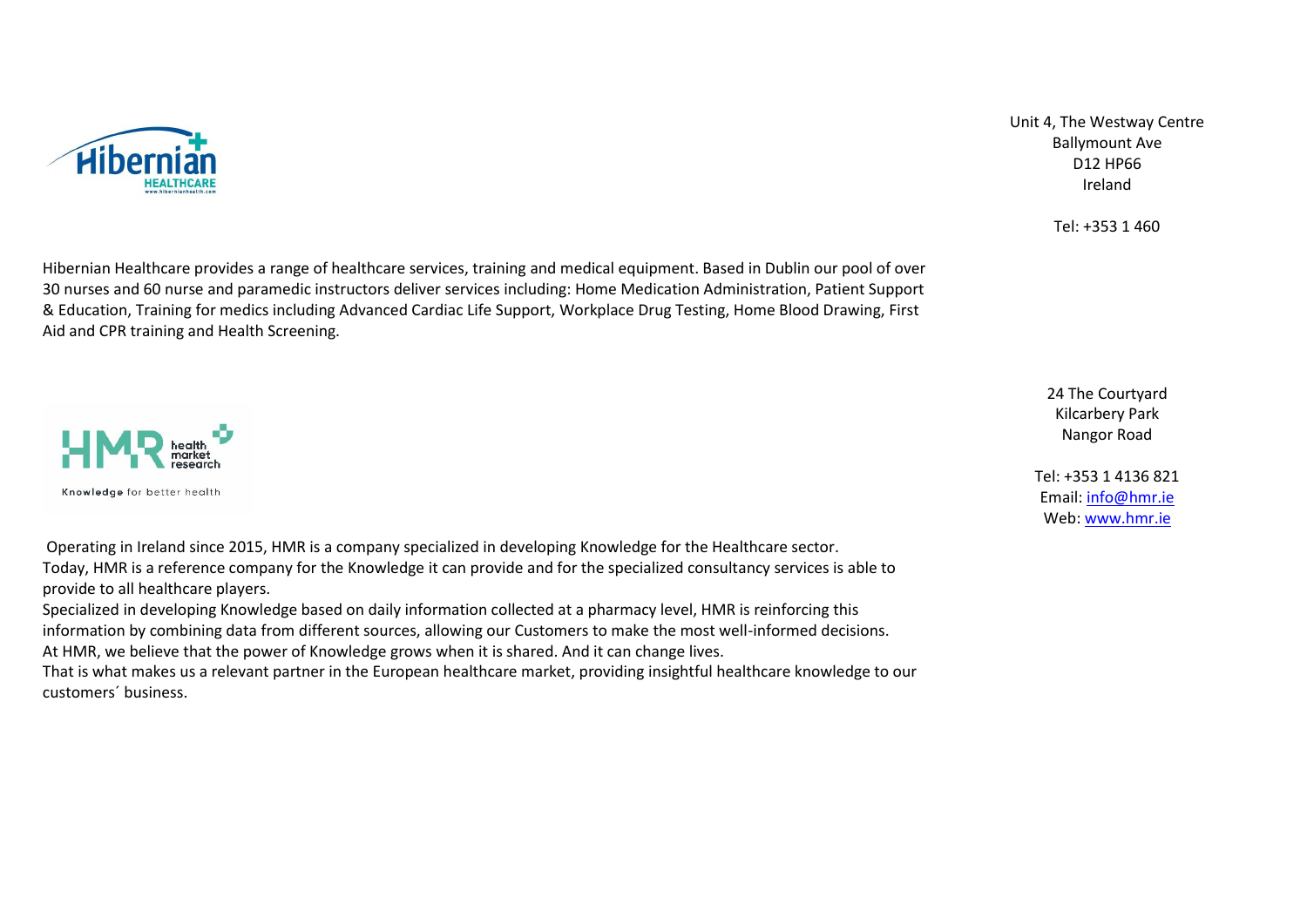

Back-to-back winners of the overall Grand Prix at the Marketing Society's Research Excellence Awards in both 2016 and 2017, Ipsos MRBI is renowned across Irish public and private sector organisations alike for delivering high quality, insight-driven, actionable research. Founded in 1962, we provide the full range of research services to pharmaceutical companies and healthcare bodies.

Our personnel have a depth of knowledge and experience in public and private healthcare research, putting the company in a strong position to provide tailor-made solutions to the specific needs of our clients. As well as offering local expertise, we can link in with the global Ipsos network which provides research solutions to healthcare clients around the world. Our experience covers the full spectrum of therapeutic areas. We provide market research services across both qualitative (in-depth interviews, focus groups, facilitated workshops, advisory boards, ethnography) and quantitative (telephone, face-to-face, self-completion and online surveys) methodologies. All work is conducted and managed directly in-house by Ipsos MRBI.

We cover all medical audiences in primary and secondary care, including opinion leaders, hospital consultants/specialists, registrars, pharmacists, GPs, nurses, sales representatives and other healthcare professionals. Among the research services offered are usage and attitude studies, patient journeys, DFUs and message recall, pre and post-launch research, product development and concept testing.

We also conduct research with various consumers, patients and the general public (e.g. via our OmniPoll or dedicated studies, including Healthy Ireland for the Department of Health). Since 2008, we have been running Ireland's first syndicated pharmacy panel of 200 community pharmacists, with monthly surveys on issues such as parallel imports, patient numbers and prescription patterns.

With any research project, our ultimate aim is to provide strategic recommendations and action-oriented findings for our clients while maintaining the highest quality control standards throughout. We are the first market research agency in Ireland to be accredited to ISO quality standards.

Block 3, Blackrock Business Park, Blackrock Co. Dublin

#### Tel: +353 14 38 90 00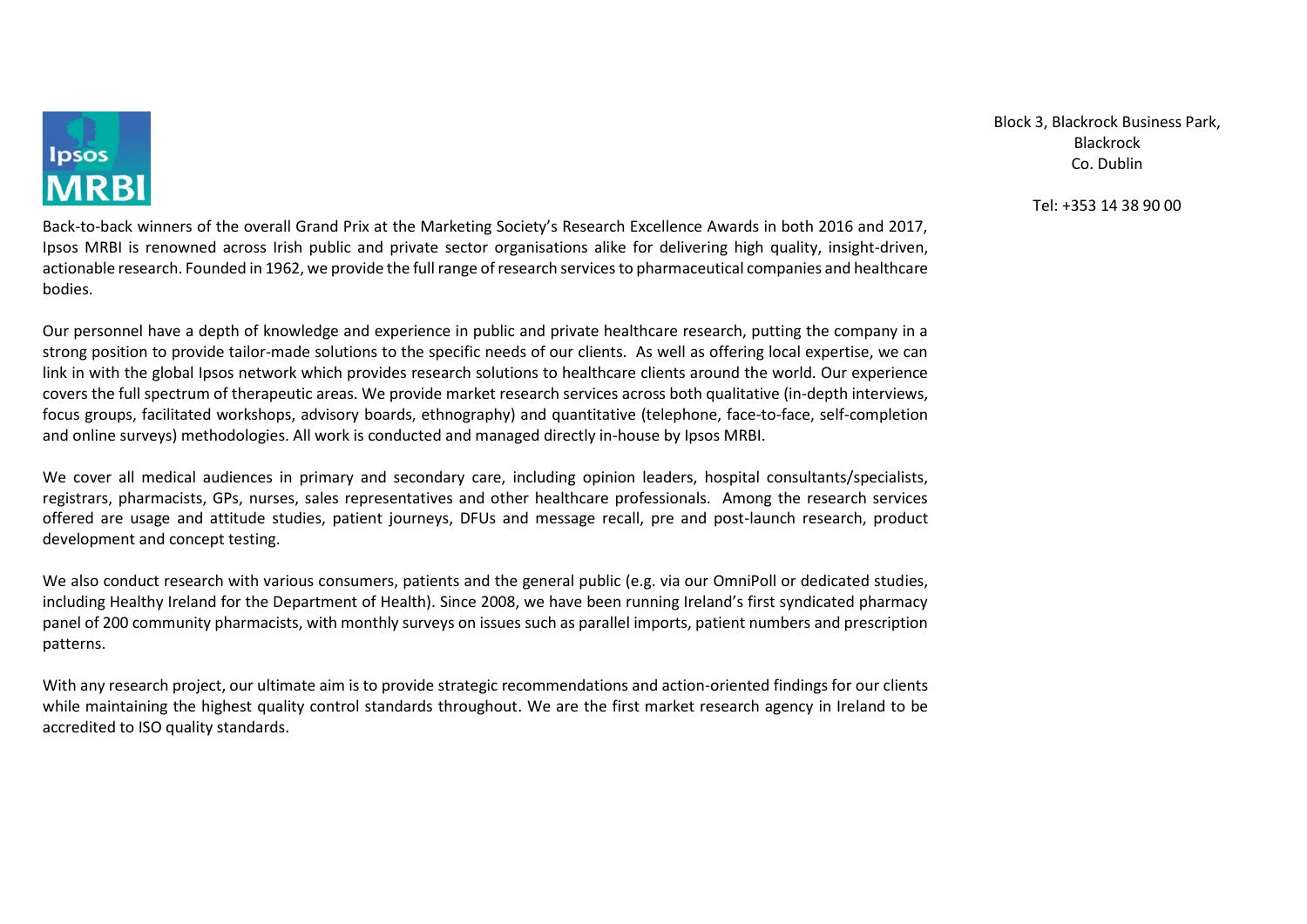## **EIQVIA**

IQVIA (NYSE:IQV) is a leading global provider of information, innovative technology solutions and contract research services focused on helping healthcare clients find better solutions for patients. Formed through the merger of IMS Health and Quintiles, IQVIA applies human data science - leveraging the analytic rigor and clarity of data science to the ever-expanding scope of human science - to enable companies to reimagine and develop new approaches to clinical development and commercialisation, speed innovation and accelerate improvements in healthcare outcomes. Powered by the IQVIA CORE™, IQVIA delivers unique and actionable insights at the intersection of large-scale analytics, transformative technology and extensive domain expertise, as well as execution capabilities. With more than 55,000 employees, IQVIA conducts operations in more than 100 countries.

IQVIA is a global leader in protecting individual patient privacy. The company uses a wide variety of privacy-enhancing technologies and safeguards to protect individual privacy while generating and analysing the information that helps their customers drive human health outcomes forward. IQVIA's insights and execution capabilities help biotechnology, medical device and pharmaceutical companies, medical researchers, Government agencies, payers and other healthcare stakeholders tap into a deeper understanding of diseases, human behaviors and scientific advances in an effort to advance their path toward cures.



ISS are one of the largest global service organisations with market presence in Europe, Asia, South America, North America, and Australia. ISS employs more than 530,000 employees in over 72 countries worldwide. Our global presence allows us to meet the growing demand from multinational corporations for consistency across borders while leveraging deep market expertise to ensure partnerships are nurtured at the local level.

Building P1 EastPoint Office Park Alfie Byrne Road Dublin 3, D03 C825

#### Web:<https://www.iqvia.com/>

ISS Ireland Limited. 4 – 6 Riverwalk Citywest Business Campus Dublin 24

Tel: +353 1 4682900 Email:sales@ie.issworld.com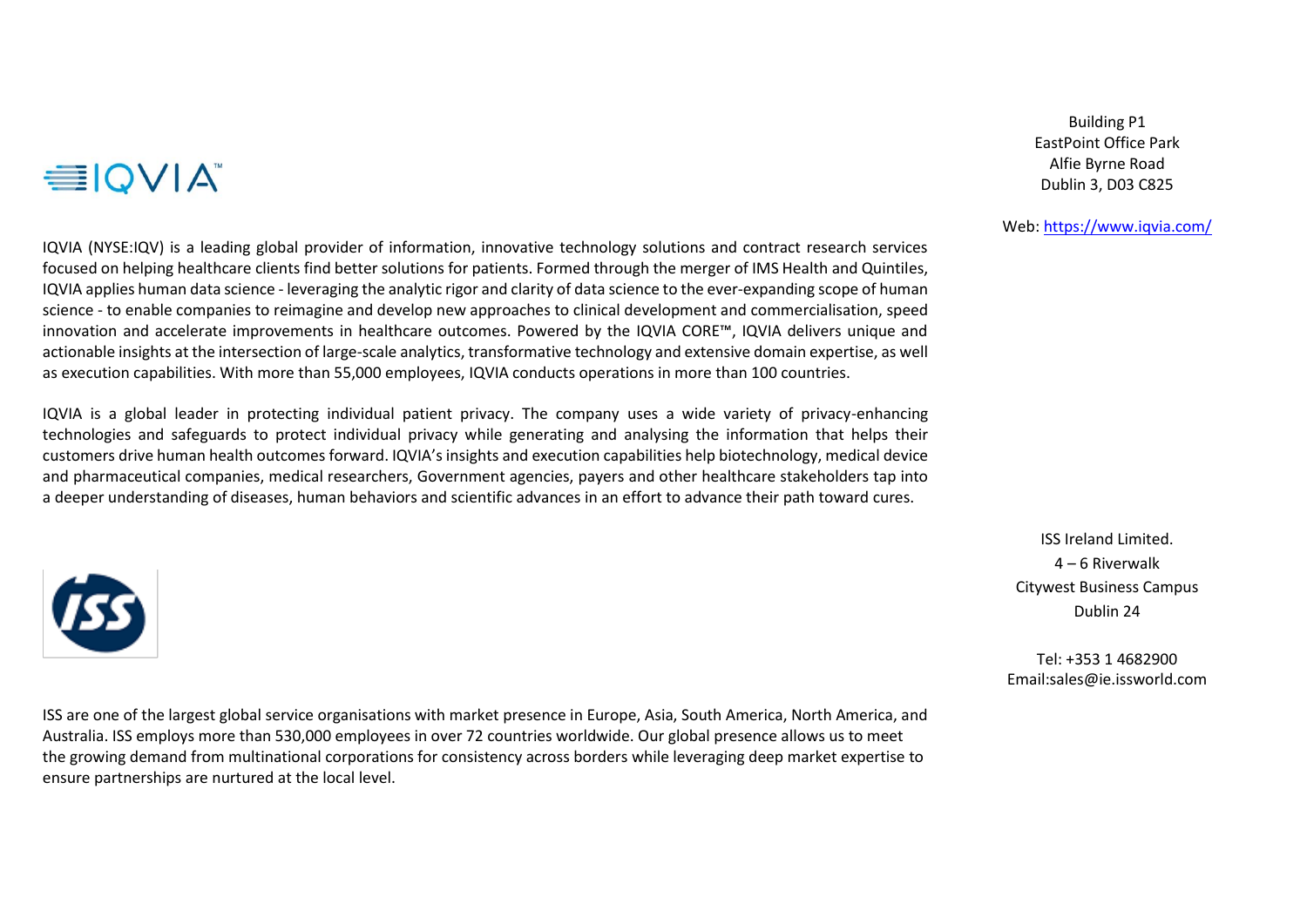ISS was founded in Copenhagen in 1901 and has grown to become one of the world's leading facility services companies. Operating in Ireland since 1995, ISS currently employs 2785 people nationwide. We believe that people make places and places make people. From strategy through to operations, we partner with customers to deliver places that work, think and give. They choose us because we create, manage and maintain environments that make life easier, more productive and enjoyable. We aim to manage service provision through the application of a team work ethic, with each member of staff understanding their role and purpose in delivering great service to our clients. This in turn provides a flexible and business driven service to meet our customers' requirements now and well into the future. The secret to our success lies in how we tailor our solutions to client needs, how we manage risk, and how we add the power of the human touch in everything we do.

ISS Ireland office locations include Donegal, Galway, Cork, and Belfast, with our head office located in Citywest, Dublin 24.

## *Slinkedfinancial*

Linked Financial are an Insurance Intermediary firm based in Athlone Co Westmeath.

We provide high quality advice to both corporate and retail clients in all areas of financial planning, including Life Cover, Income Protection, Pensions, Savings and Investments. We are also authorised to act as a Mortgage Broker.

Our corporate client offering is centred around the implementation and management of Group Pension and Death in Service Schemes. However, we are one of the few players in the marketplace that have embraced "Financial Wellness" as an integral part of our Corporate service offering.

Recent surveys \* have shown unequivocally that a healthy and stress-free workforce leads to better productivity, less staff turnover and less absenteeism. However, the statistics paint a picture of concern for most employers:

- 1 Over 50% of employees are suffering stress Caused by finance related issues in their personal lives
- 2 Approximately 11 million days are lost through employee absenteeism each year.
- 3 Employees spend up to 3 hours of work time each week dealing with their personal finance matters
- 4 Employees are looking for their employers to help.

*\*Source: Close Brothers Finance Wellbeing Index 2019 / PwC Financial Wellness Survey / WTW 2017/18 Global Benefits Attitudes Survey, UK*

Linked Pensions and Investments, 6 Pearse Court, Pearse Street, Athlone, Co Westmeath

Tel: 090 6417023 Email: hello@linkedfinancial.ie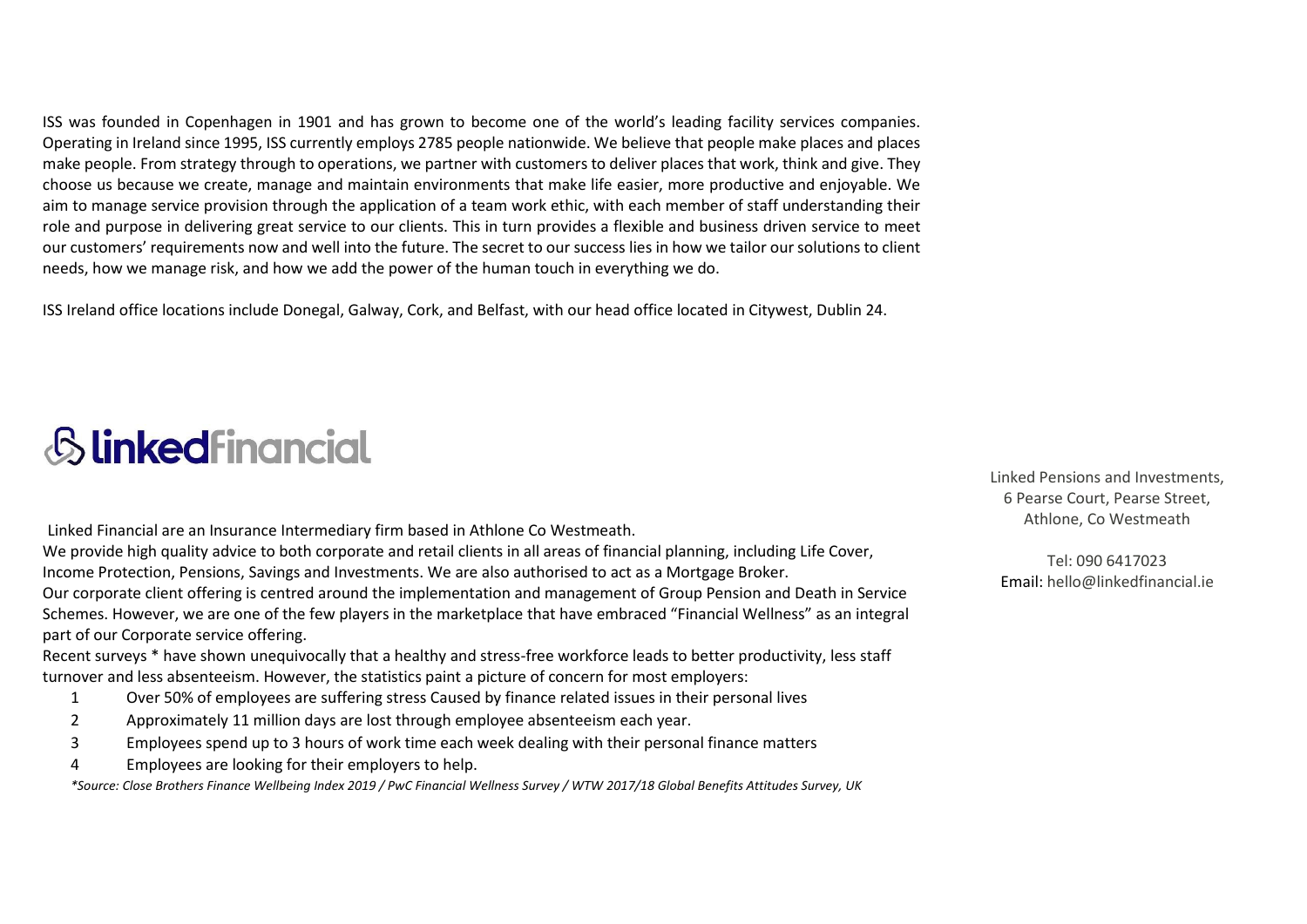Our programme addresses all these issues and more. It is tailored to meet your own company's specific demands and is delivered to all employees in all locations through a combination of on-line, self-learning and traditional clinic style workshops and seminars .

Talk to us today for an initial, no obligation, consultation.



13 Priory Office Park Stillorgan Co. Dublin

Tel: +353 563 6158 Mobile: +353 87 7961062 Email: sean.mcdonagh@lansdownesearch.ie

Lansdowne Executive Search is a premium level executive search company, specialising in the appointment of senior business leaders and the provision of bespoke consultancy services. We deliver a range of Executive Search and Interim Management solutions, in addition to tailored Executive Coaching and Organisational Consulting services.

Our partners are trusted advisors to many of Ireland's leading businesses and institutions, regarding senior-level appointments. We work closely with all stakeholders in the search processes we manage to ensure that timely and effective results are delivered. Our energetic and collaborative working style, combined with our insight, extensive networks and diverse industry knowledge ensures that we are highly effective. We will take particular care to ensure that the client's organisation is correctly represented and the context of the role being filled is clearly understood. This combination of elements ensures that we promptly identify the very best talent available to grow and develop client organisations, enabling them to achieve their strategic goals.

Our partners have an established track record of results at senior management and board level across a variety of industry sectors including:

■ Pharmaceutical ■ Healthcare ■ Medical Devices ■ Biopharmaceutical ■ Sales and Marketing ■ Finance ■ Supply Chain ■ ICT ■ Professional Services ▪ Engineering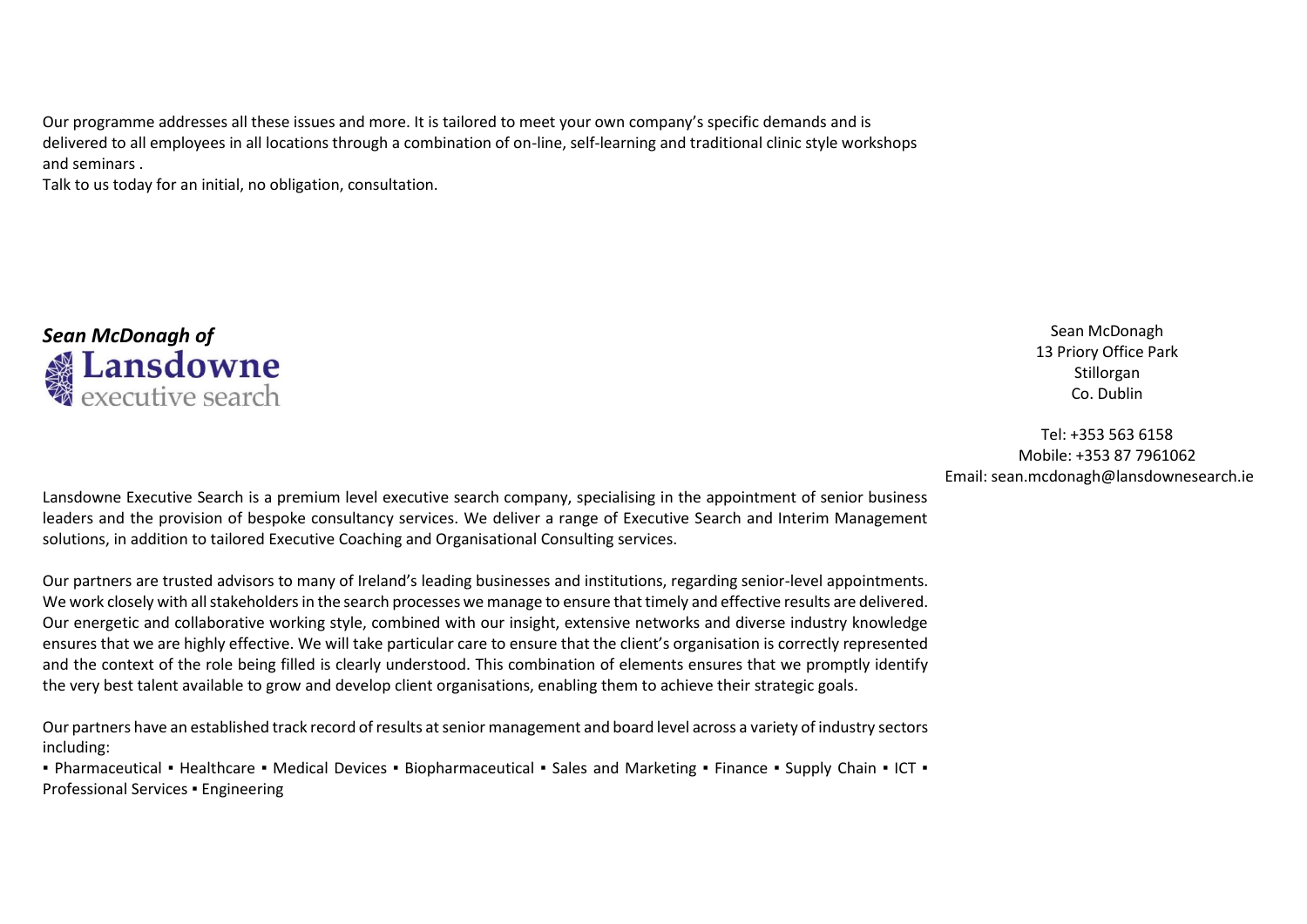

#### LEARN MORE [www.mapbiopharma.com](http://www.mapbiopharma.com/)

MAP BioPharma is a Market Access specialist accelerating patient access to medicines, devices and diagnostics. With offices in Dublin and Cambridge, MAP offers a unique integrated approach that supports you throughout the product lifecycle helping you navigate the complexities of the Market Access environment.

Our services include:

- MAP Online a one-stop Market Access portal, which you can rely on for consistent advice and support. The only validated Market Access portal that explains policies and processes. Part of the membership gives access to a helpdesk and a members email to answer your queries. The MAP Online team help organisations make the right decisions on Market Access strategy, reducing time and costs.
- Consultancy our team draw on deep experience from across the industry, to give you answers that take the big picture into account, whilst still allowing you to focus your consultancy spend where it will have the most impact. This blended approach results in 95% of our work resulting in positive client outcomes. Our team of experts can help you with:
	- Policy and Public Affairs
	- Market Access and Pricing Strategy
	- **■** HTA Submissions
	- Health Economics and Outcomes Research
	- Medical Writing
	- Legal Consulting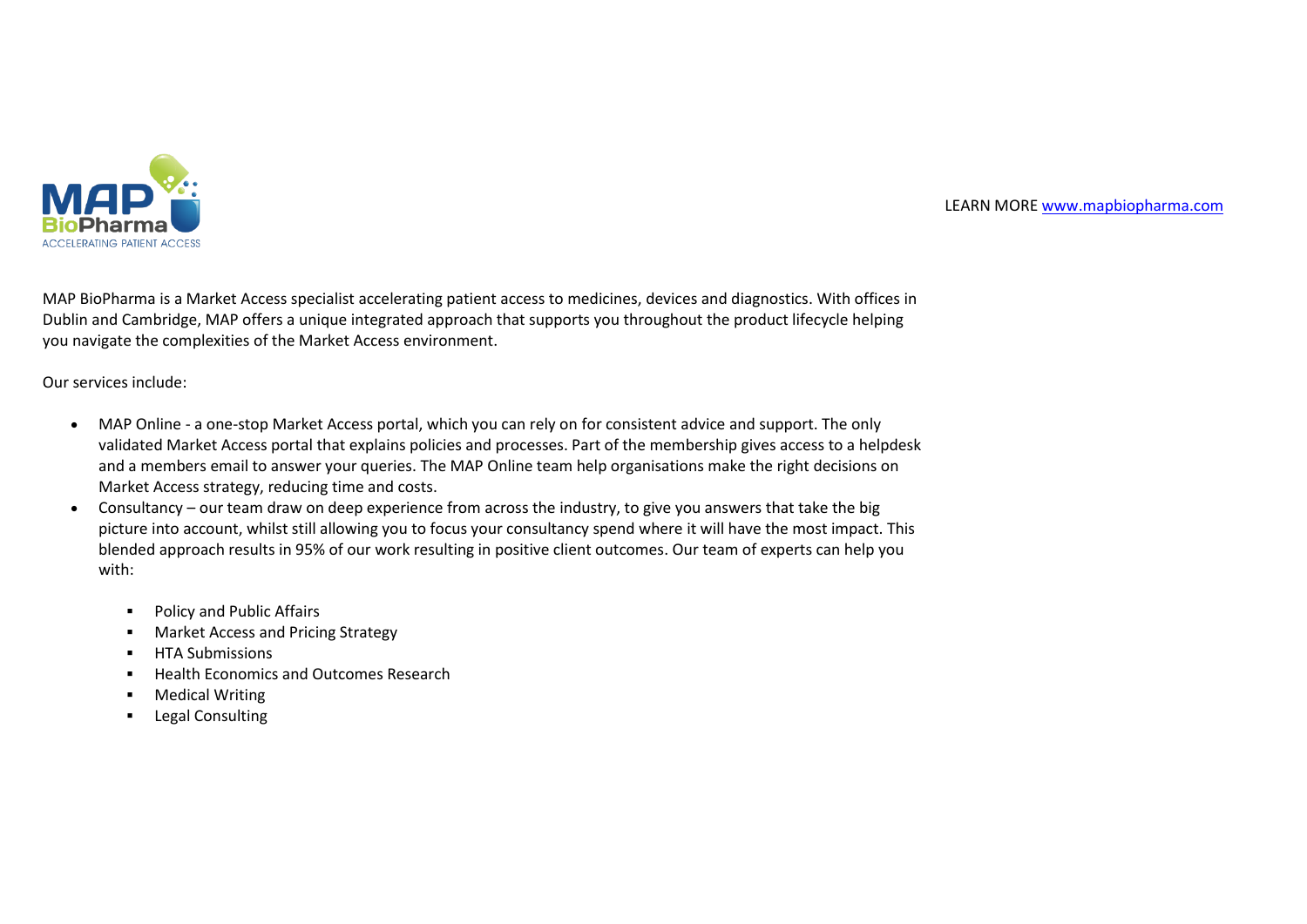

Matheson, an Irish law firm established in 1825, advises internationally focused companies doing business in and from Ireland. Matheson has more than 670 legal and tax professionals working across its offices in Dublin, Cork, London, New York, Palo Alto and San Francisco.

We have a market leading life sciences group which advises organisations in the pharmaceutical, biotechnology, medical technology, agri-chem and healthcare sectors on the full range of legal, tax and regulatory issues that affect them. Our life sciences group is structured on a cross-departmental basis, drawing specialist members from the firm's corporate, taxation, litigation, intellectual property, competition, commercial, environmental and property groups.

We advise our clients on a broad range of issues including:

- establishment and expansion of their Irish operations;
- regulatory issues regarding the research, manufacture, marketing and distribution of pharmaceutical, biotechnology and other products;
- reimbursement applications and legal challenges to reimbursement decisions;
- other regulatory disputes and commercial litigation;
- regulatory inspections and enforcement;
- public consultations and inquiries;
- corporate structuring and corporate governance matters;
- mergers, acquisitions, restructurings, joint ventures and other corporate transactions;
- venture capital, private equity and other fundraising structures;
- development of strategies for protecting and exploiting intellectual property;
- intellectual property disputes, including patent litigation;
- data protection, e-commerce issues and website vetting;
- product liability, environmental issues, health and safety issues;
- procurement and competition issues;
- taxation issues including transfer pricing;
- commercial property and projects; and,
- licensing and other industry commercialisation and research and development agreements.

70 Sir John Rogerson's Quay Grand Canal Dock Dublin

Tel: + 353 1 232 2000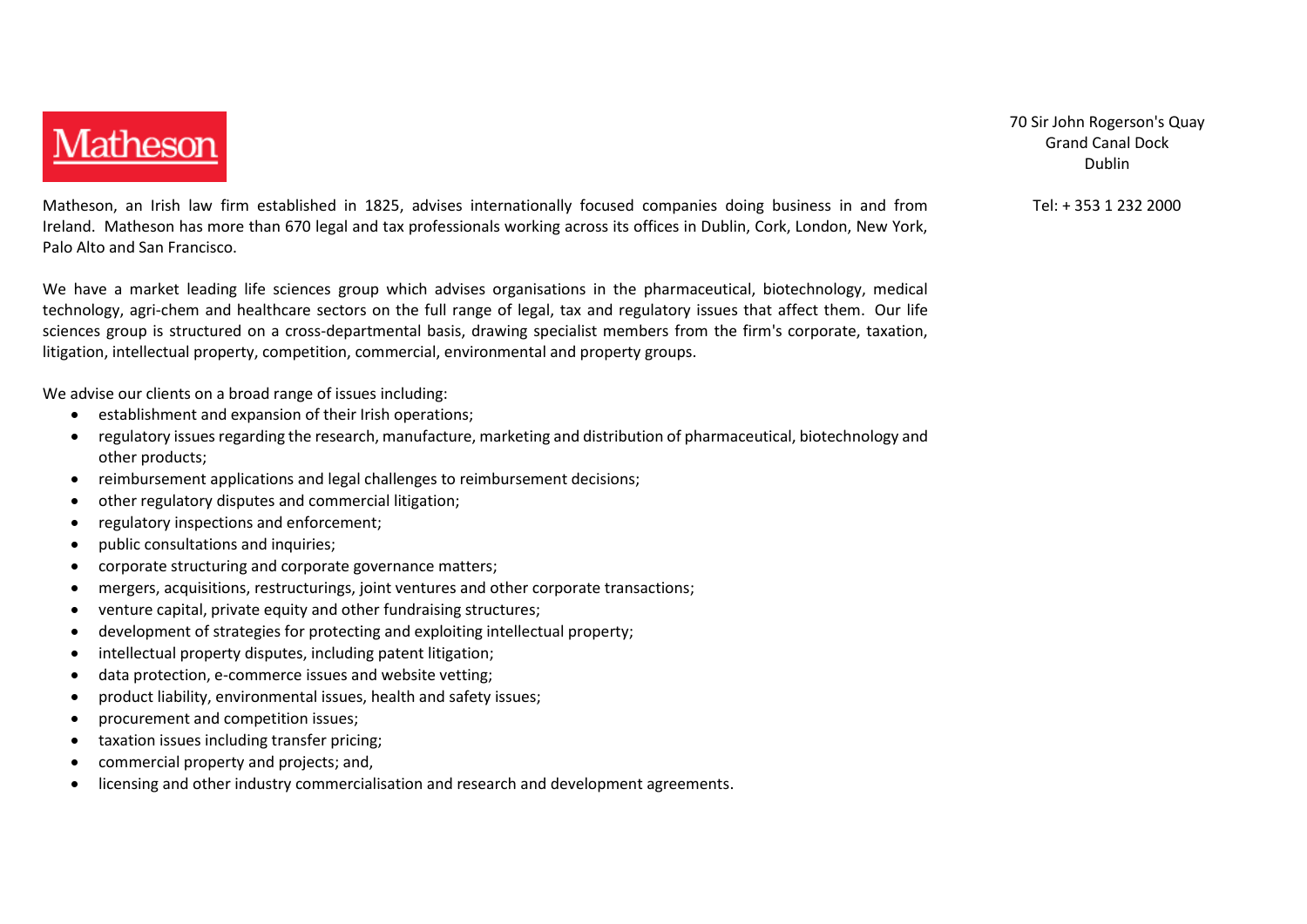## **MCCANN FITZGERALD**

With over 600 people, including over 430 lawyers and professional staff, McCann FitzGerald is Ireland's premier law firm. McCann FitzGerald offers expert, forward-thinking legal counsel to clients in Ireland and around the world. The firm's deep knowledge spans a range of industry sectors, tailoring solutions to fit your specific needs. McCann FitzGerald's clients are principally in the corporate, financial and business sectors and it also advises government entities and many state bodies.

The firm is divided broadly into four main groupings of corporate, banking and financial services, dispute resolution and litigation and real estate (including construction). We also operate industry sector and specialist practice groups which comprise professionals from different groupings. McCann FitzGerald was named as a Top 50 innovative firm and the FT Innovative Lawyer Awards 2017 and awarded "Law Firm of the Year 2018" at The Lawyer European Award.

Professional Development<br>& Networking for Healthcard

Riverside One 37-42 Sir John Rogerson's Quay Dublin 2

#### Tel: +353 1 829 0000

PO Box 500 Dungarvan Co Waterford

Tel / Fax: 058 43955 E-Mail: [info@mrii.ie](mailto:info@mrii.ie)

The MRII is committed to the promotion of professionalism and best practice for all Healthcare Industry Representatives. We provide educational, development and networking opportunities, enabling our members to interact in a relaxed and friendly environment. Membership represents a broad spectrum of healthcare industry representatives (primary / secondary care and OTC), representing branded and generic pharmaceutical companies and medical devices companies. The Institute examination provides members with an industry qualification of established merit. The National Conference takes place in April each year. Affiliate membership is available to those who do not require to sit the examination.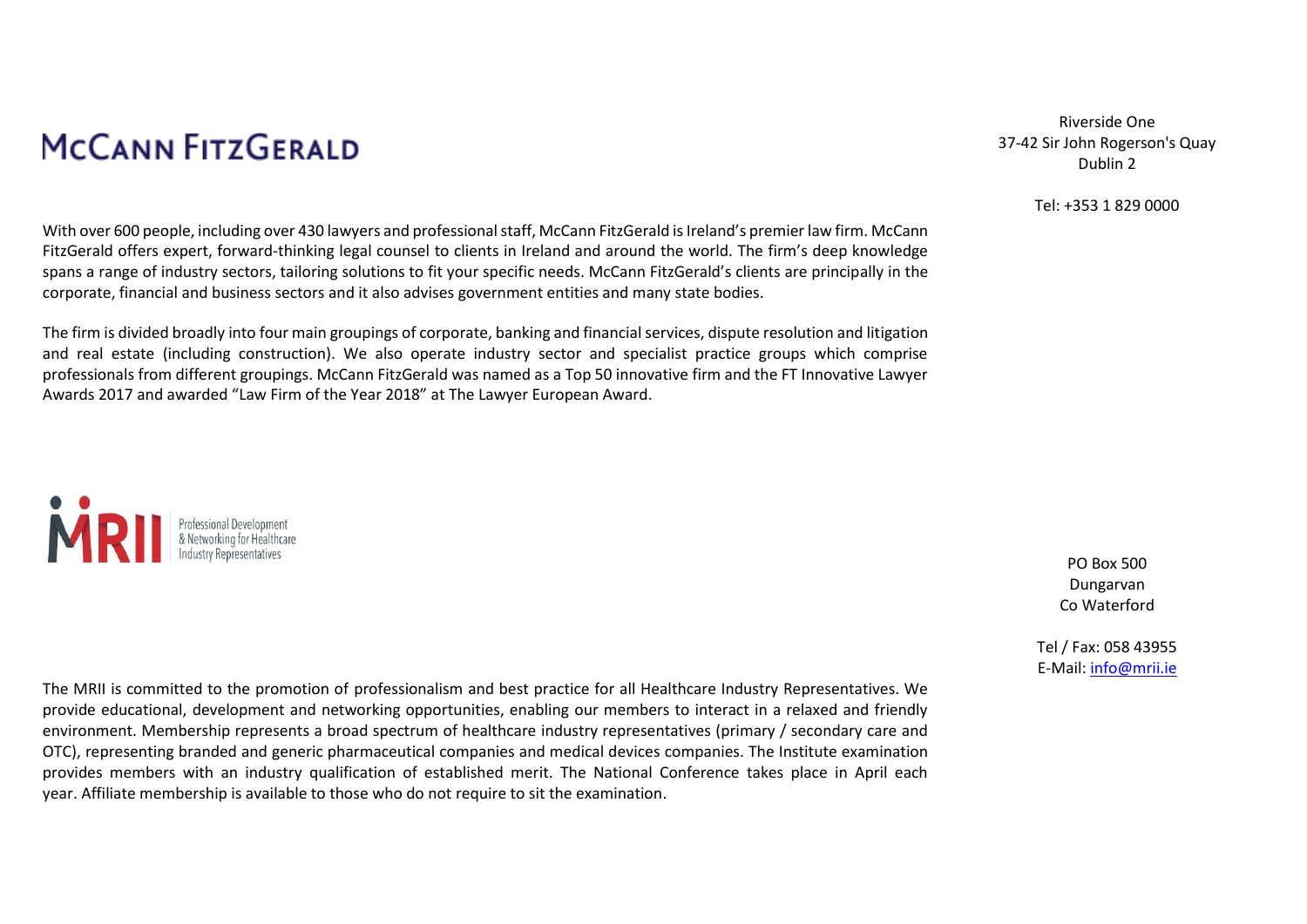One Spencer Dock, Dublin 1



For more information, visit [www.optum.com](http://www.optum.com/)

UnitedHealth Group's (UHG) Optum is a leading health services and innovation company. UHG has 330,000 employees in the U.S. and its Optum division has 1,500 employees in Ireland.

**Optum's Pharmacy Advisory Services** includes multi-disciplinary experts that represent a continuum of pharmacy stakeholders. They provide actuarially focused training, analytic, and strategic services, which are designed to characterise, quantify, and address financial risk in the evolving pharmacy environment.

We help our clients to understand the financial impacts of change (drugs/devices, benefit design, etc.) on US payer budgets, and how our clients may need to respond- even at study design stage. Our actuarially-focused, multi-disciplinary team of subject matter experts provide both quantitative and qualitative support to a range of clients- life science, health plan, PBM and specialty pharmacy most often.



One Kilmainham Square Inchicore Rd. Dublin 8, Ireland

Tel: +353 1 473 9500 For more information, visi[t www.PAREXEL.com](http://www.parexel.com/)

PAREXEL is a leading innovator of global biopharmaceutical services. We simplify our clients' journey of transforming scientific discoveries into new medical treatments for patients with high-quality Phase I-IV clinical research, regulatory, consulting and market access services. PAREXEL develops breakthrough innovations and solutions by leveraging its comprehensive therapeutic, technical and functional expertise, in more than 100 countries around the world.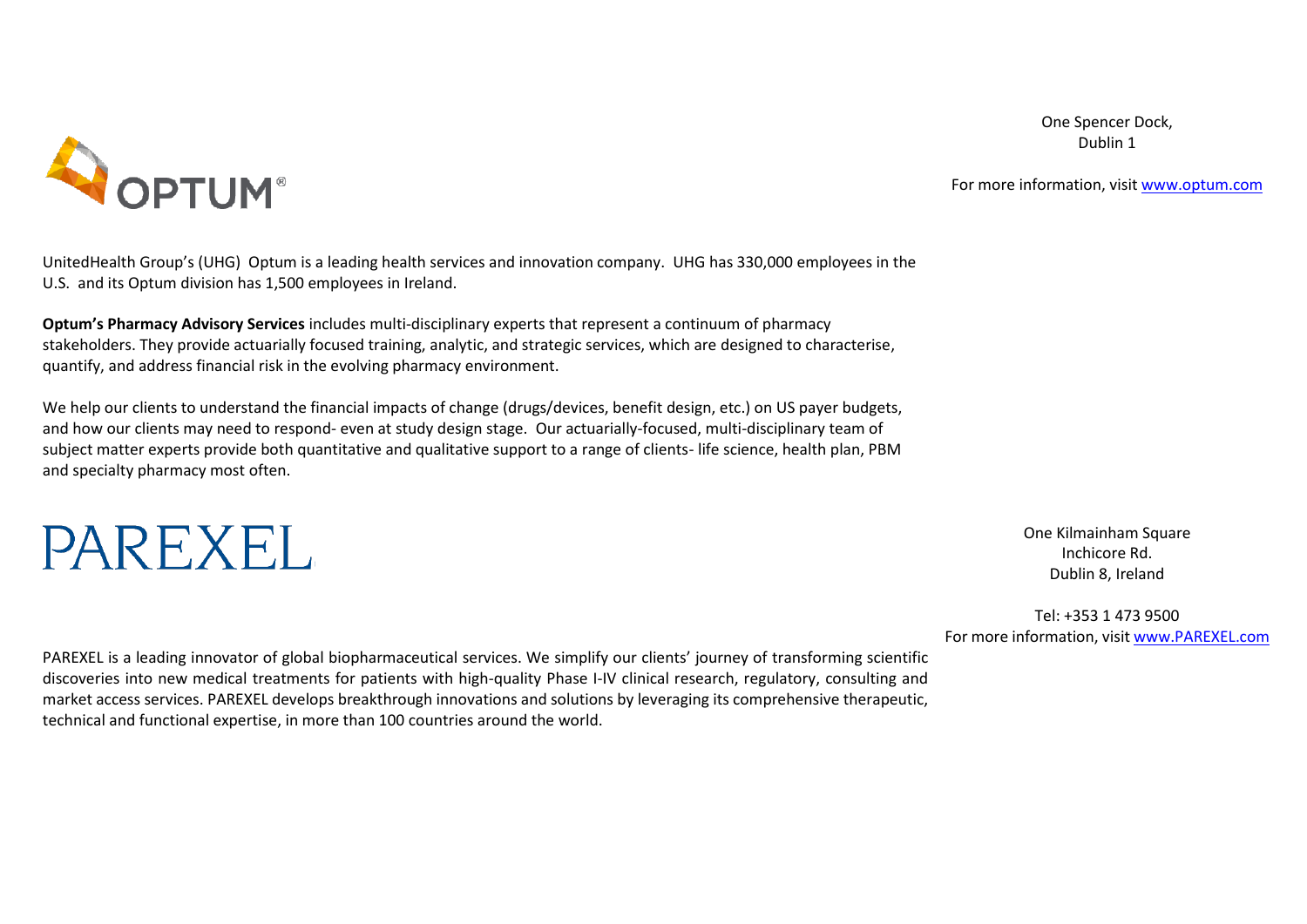# **PHILIPLEE**

Philip Lee is one of Ireland's leading full-service commercial firms. We have built a team of top tier lawyers who can advise on every aspect of business, both at home and abroad.

Philip Lee is internationally recognised in the healthcare, pharmaceutical and life sciences sectors. Our clients (which include multinational pharmaceutical companies and medical device companies as well as indigenous distributors) choose us for our detailed technical knowledge and our breadth and depth of experience across all areas of law and policy that affect business in these sectors. The firm regularly advises on issues such as market access, compliance with industry codes of practice, contracting, competition, data protection, intellectual property, advertising and marketing, regulatory obligations and clinical trials.

Our firm is also a recognised leader in other areas of law, including corporate and M&A, real estate and planning, construction, PPP, procurement, environmental, energy, competition, data, employment, EU, intellectual property, IT, immigration and tax.

Philip Lee is the only Irish member of Multilaw, an elite international network of law firms with over 10,000 lawyers and a combined turnover of \$5bn, giving clients direct access to leading legal, policy and business partners worldwide. Philip Lee's Dublin office is enhanced by offices in London, Brussels and San Francisco and is one of the fastest growing law firms in Ireland.

360 is a full-service communications agency based in the heart of Dublin's city centre. The example of the state of Dublin's city centre.

7-8 Wilton Terrace, Dublin 2,

Tel: +353 1 2373700

50 Upper Mount Street Dublin 2

Tel: [+353 1 637 1777](tel:+35316371777) Email[: info@weare360.ie](mailto:info@weare360.ie)

[https://weare360.ie](https://weare360.ie/)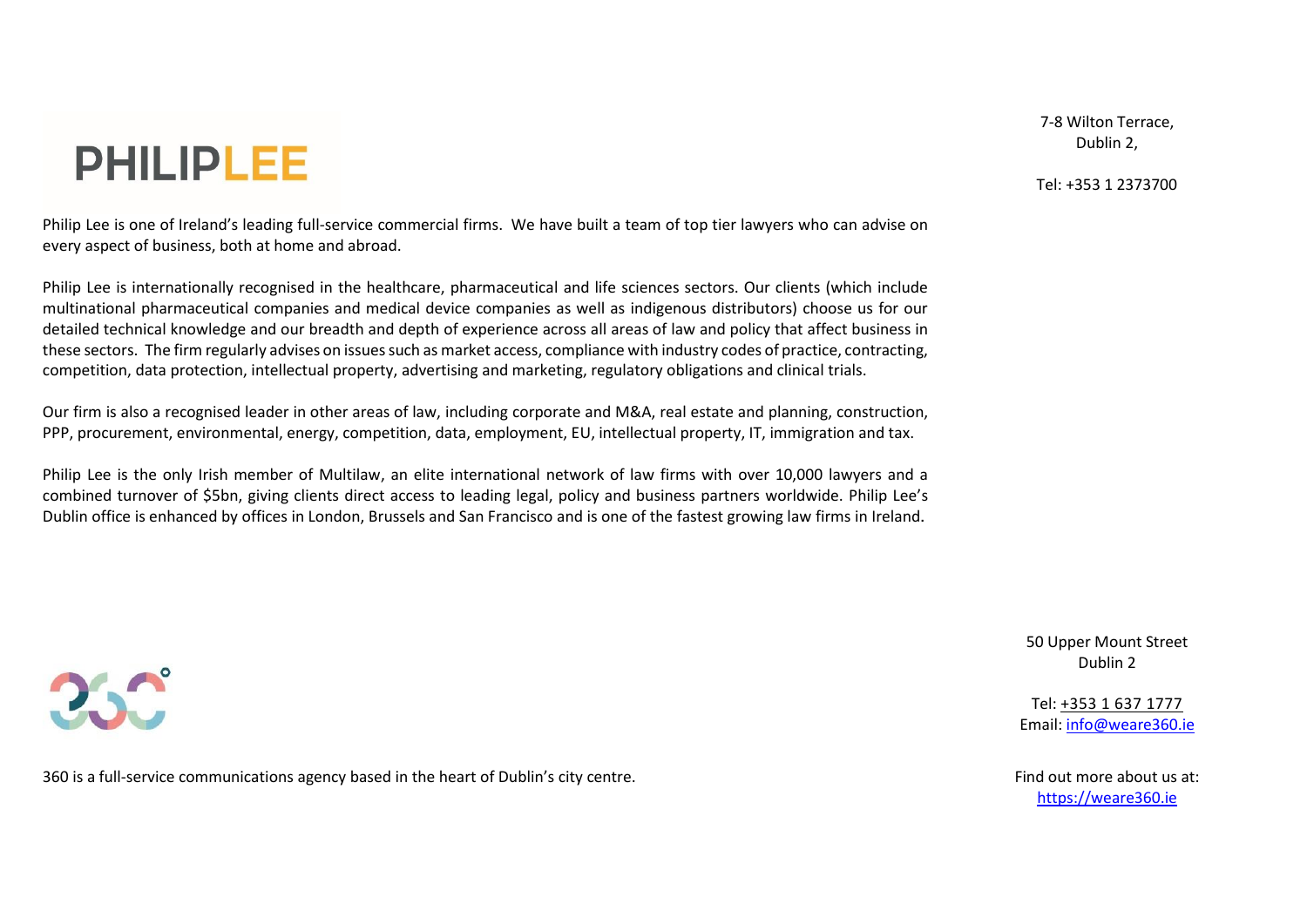Our team comprises over 20 talented professionals, with expertise and experience in government relations, policy, law, journalism, management consultancy, consumer marketing and advertising, social and digital communications, graphic design, data analytics, and video production. We are passionate about communications and never afraid to push boundaries or challenge convention.

We believe in the power of intelligent communications. We deliver integrated communications campaigns that are carefully considered and fully aligned with our clients' commercial priorities. This allows us to successfully engage with their target audience and stakeholders, both internal and external, for maximum return. When we work with clients, their business becomes our passion.

We have a particularly strong expertise and experience in healthcare working with pharmaceutical companies, hospitals, retail pharmacy, healthcare innovators and representative bodies amongst others.



The Global Pharmaceuticals and Life Sciences Industry Group at PwC is dedicated to delivering effective solutions to the complex business challenges facing pharmaceuticals and life sciences companies. A global leader in serving the pharmaceuticals and life sciences industry, PwC has extensive experience working with companies on industry-specific strategic, operational, and financial issues. Our expertise includes assurance, tax and advisory services, as well as specialised capabilities in regulatory compliance, risk management, performance improvement and transaction support.

With over 6,500 pharmaceutical and life sciences specialists in Ireland and around the world dedicated to the provision of professional services to pharmaceutical and life science clients, PwC has the breadth of knowledge and experience to provide quality services to clients facing the most complex of challenges.

PricewaterhouseCoopers One Spencer Dock North Wall Quay Dublin 1

Tel: +353 1 792 6000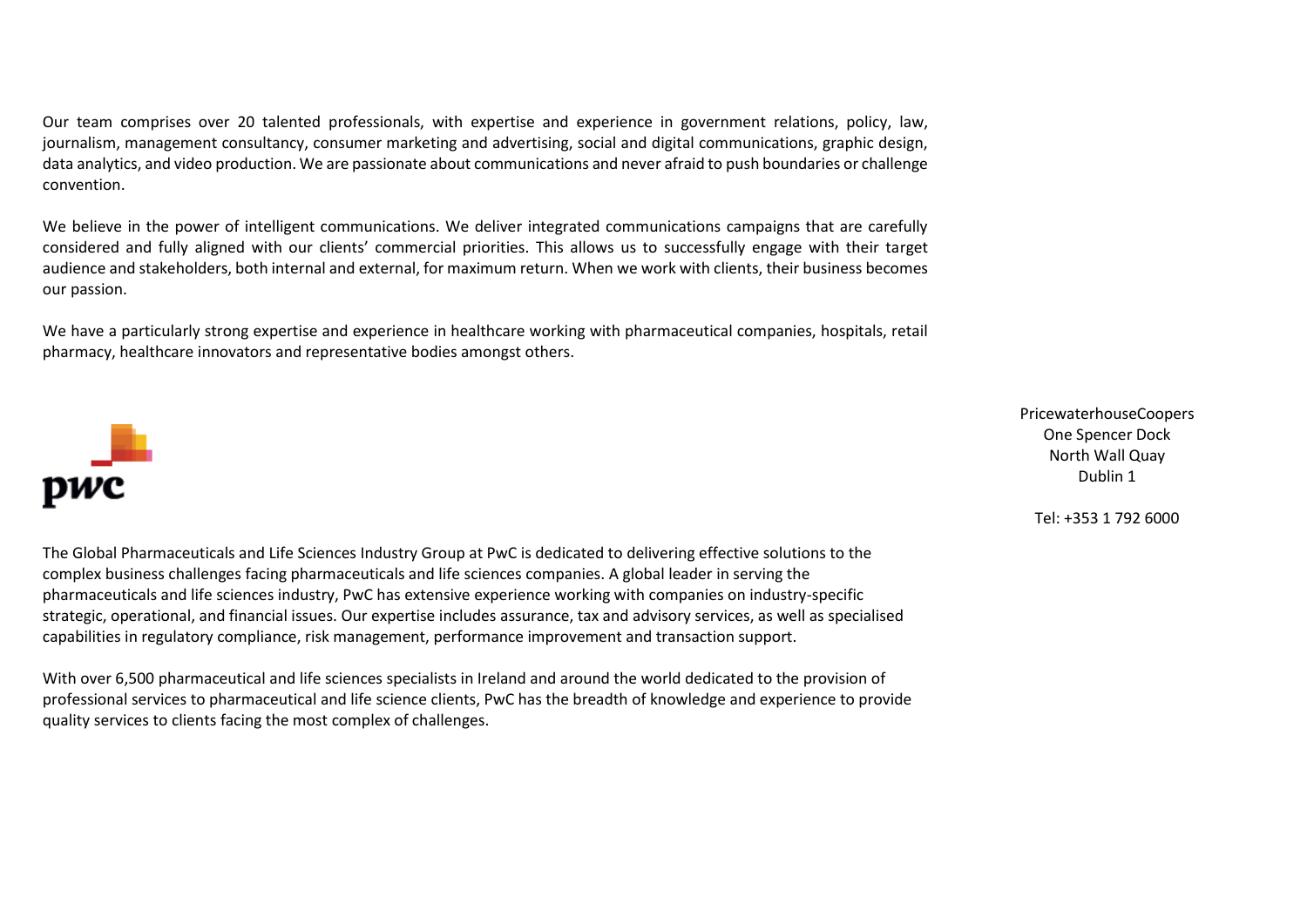

Prospectus Management Consultants [8 Leeson Close, Dublin](https://maps.google.com/?q=8+Leeson+Close+,+Dublin&entry=gmail&source=g) 2, D02 KC98 Ireland Tel: [+353 \(0\)1 2902800](tel:+353%201%20290%202800) Web: [www.prospectus.ie](http://www.prospectus.ie/)

Prospectus Management Consultants work across the public and private sectors and have unrivalled Health & Life Science experience supporting policymakers/funders, healthcare providers, and H&LS companies for over 20 years in Ireland. Our core business is supporting organisations to: • Define their strategic direction and implementation requirements; • Ensure they have the right organisational structures and systems to implement their objectives; • Assist them in developing strong business cases to secure investment; • Deliver results through supporting change management processes. Our "creative change" approach to all assignments means we are focused on your implementation requirements from the outset. This can be supported by Prospectus' trademarked online application and process (Corporate Innovation Index) that allows organisations to objectively assess how innovative they are; measure how they compare against others; and identify what they need to do to improve. Our mission is to always minimise the pain of your investment by delivering tangible business benefits to you.



#### **About Pharma Integrity**

Pharma Integrity is the leading provider of healthcare compliance services to pharmaceutical companies advertising prescription medicines in Ireland, and the only provider with expert in-house experience in the requirements when operating in both the UK & Ireland. We provide advice of the highest quality that considers each client's unique set of circumstances, extensive training options for pharma and third-party providers on the operational application of the legislative & self-regulatory requirements relevant to what they want to achieve (the *how* and  $why$ , not just the  $whaf$ ), outsourced review and certification, establish & review compliance frameworks, policies and procedures for companies to operate within, and perform audit/inspection readiness analysis. Together we go beyond.

Ireland: +353 (0)85 286 0809 UK: +44 (0)7968 186 961

Website: [www.PharmaIntegrity.com](http://www.pharmaintegrity.com/) Email: [Info@PharaIntegrity.com](mailto:Info@PharaIntegrity.com)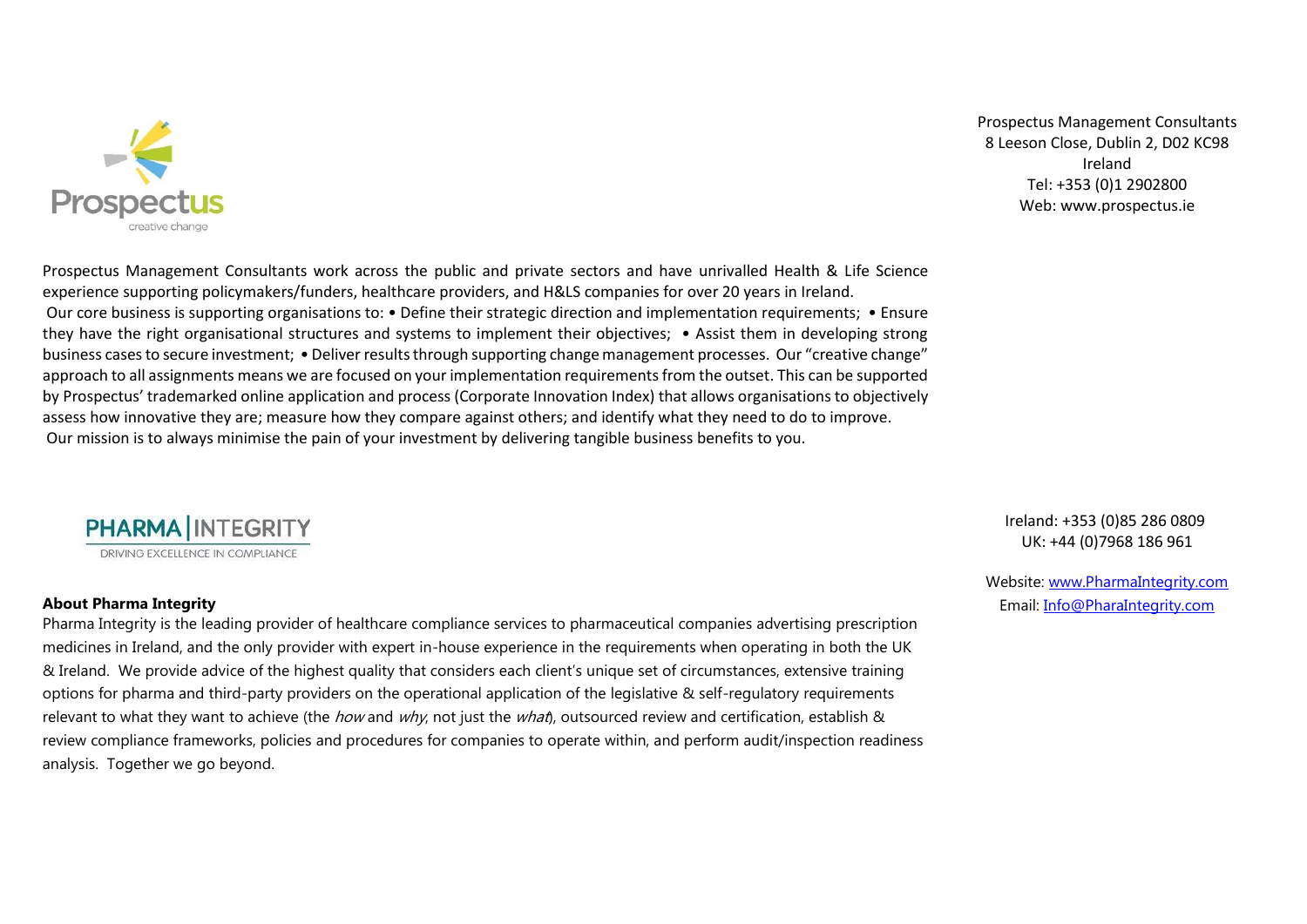**Our Vision:** We love to provide clarity and practical insight, and as a leader in our field we drive a positive reputation of the pharmaceutical industry. We are proud to work with those who put the patient and patient safety first, and to be a trusted partner of choice.

**Our Purpose:** Driving the understanding and application of regulatory requirements surrounding the advertising of medicines to ensure the right patients have access to the right treatments at the right time. **Our Values:** Do the right thing. Deliver quality in all that we do. Be a trusted partner.

Subscribe to our FREE monthly newsletter:<http://eepurl.com/g5ZG99>



[info@saluteminsights.com](mailto:info@saluteminsights.com) [087 7598702](tel:)

'Established in 2016 Salutem Insights is a reputable health economic and market access consultancy based in Ireland. The awardwinning Salutem Insights team possess a broad range of expertise and over 20 years of experience which allows us to create tailored solutions to a variety of complex industry issues within both the public and private marketplace. We provide integrated health economic and outcomes research as well as market access solutions to guide your company's needs throughout the product lifecycle. Our work balances scientific and academic expertise with commercial and strategic awareness to support your business goals and to enhance your chances of sustainable success.'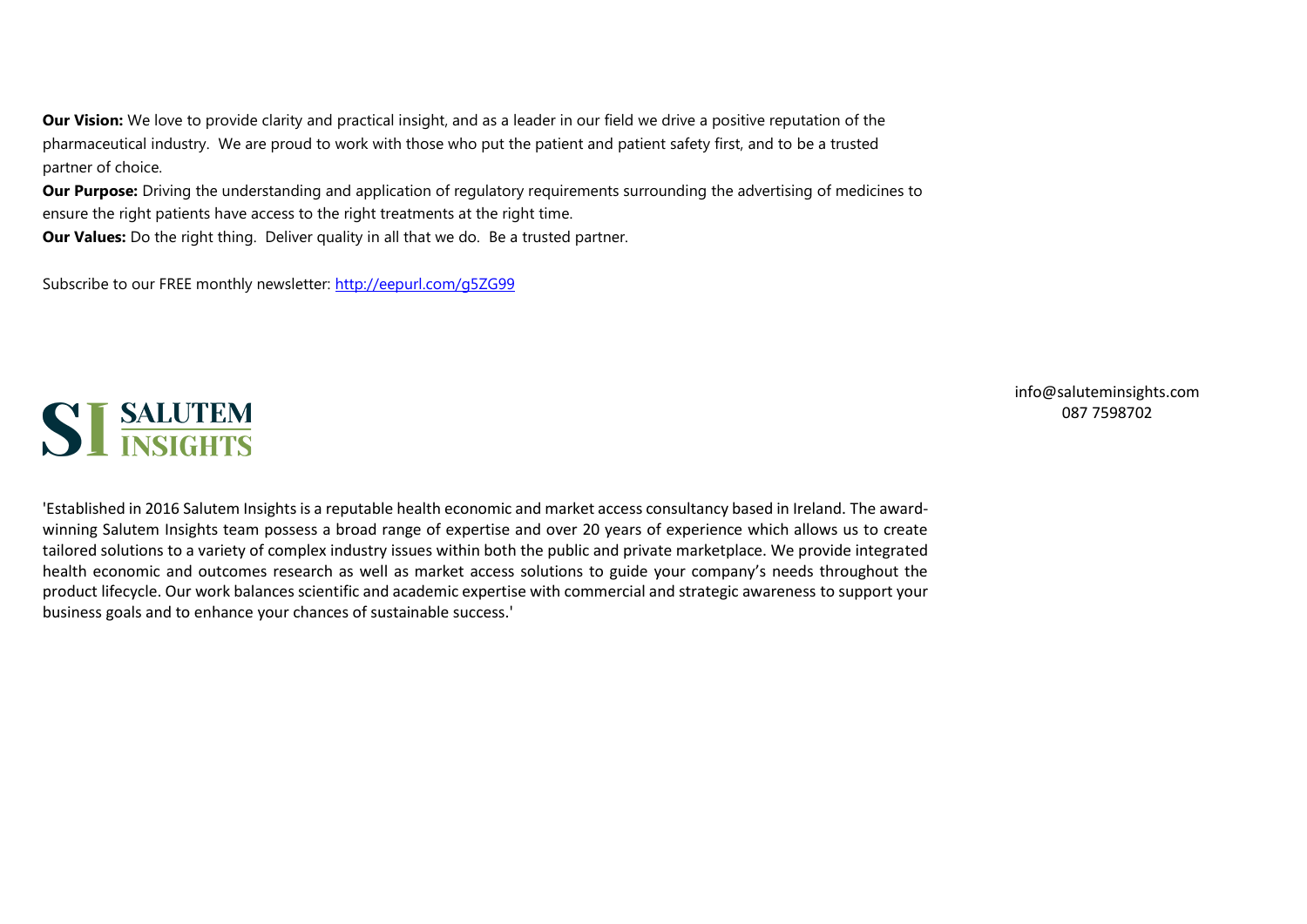

TCP Ltd 1-3 Westland House Westland Park, Willow Road Clondalkin Dublin 12 Tel: +353 1 4291828 [www.tcp.ie](http://www.tcp.ie/)

TCP Homecare is transforming healthcare in Ireland with our goal to 'Bring Hospital Care Home'. TCP Homecare is the only Irish nurse-led service provider that has been accredited with ISO 9001:2008. Our management team has pioneered many innovations for Irish healthcare and has vast experience in setting up and managing patient support services.

> Cranford House, Montrose, Donnybrook, Dublin 4

#### Email: [info@psgcomms.ie](mailto:info@psgcomms.ie)

Tel: +353 1 6614055

# **T** Teneo

Teneo, was created following its 2016 acquisition of PSG Communications. Today, Teneo advises some of Ireland's largest indigenous organisations, as well as the Irish-based subsidiaries of some of the largest and most complex companies in the world. Teneo is a multi-award-winning agency with several broad service areas covering healthcare and corporate communications, public affairs and reputation management, brand strategy and marketing communications, sports and entertainment sponsorship, and digital strategy and communications.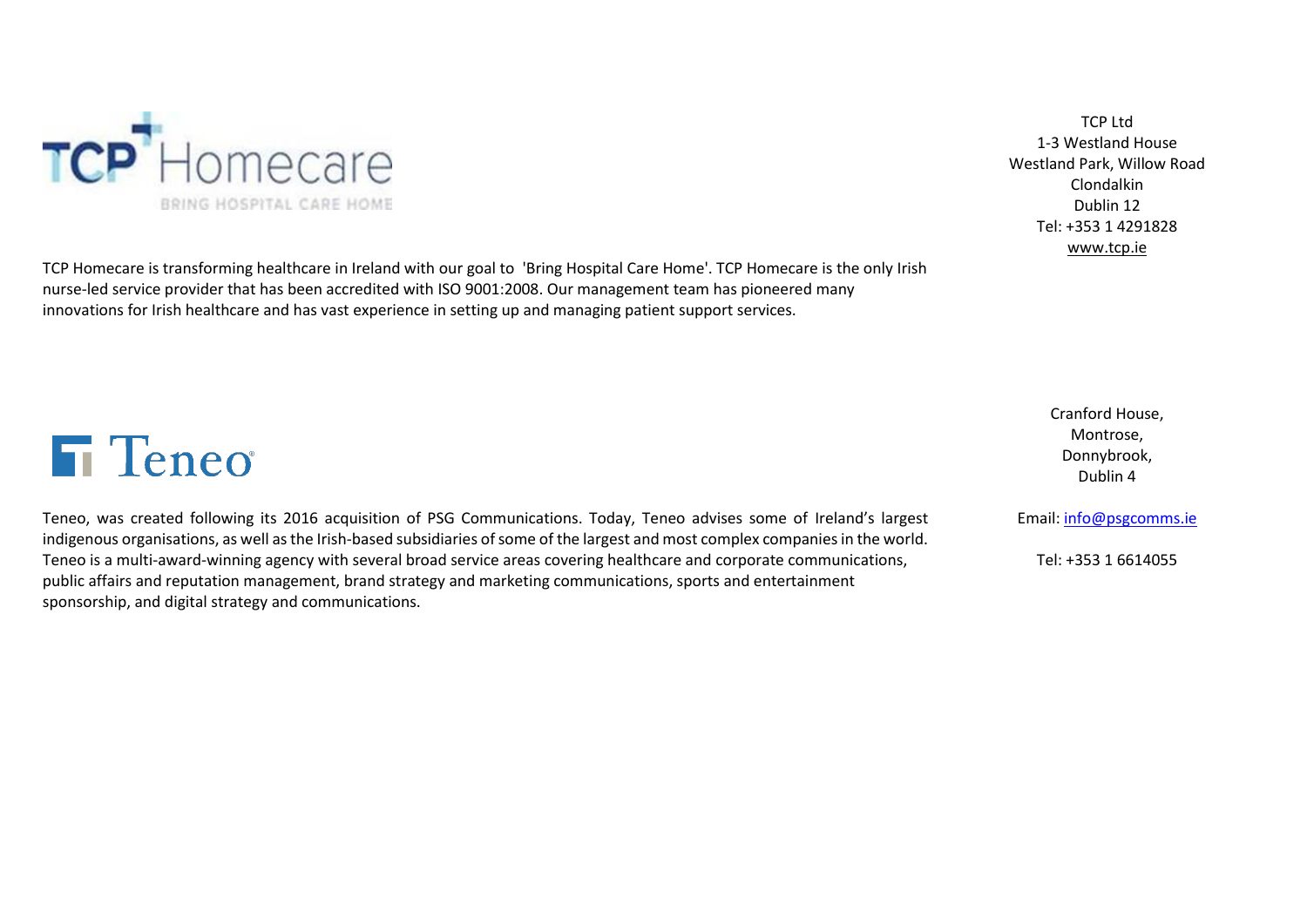

Uniphar Group 4045 Kingswood Road Citywest Business Park Co. Dublin

Tel: +353 1 428 7777 Email: [Telesalesdublin@uniphar.ie](mailto:Telesalesdublin@uniphar.ie)

The Uniphar Group is a leading provider of outsourced and specialist services to companies in the pharmaceutical, biopharmaceutical and medical devices sectors in Ireland, the UK and, since 2018, in mainland Europe. Working closely with our manufacturer and healthcare professional partners, we provide an innovative range of standalone services and integrated solutions that support manufacturers in their work with customers and patients. With a 50-year history of partnering successfully with pharmaceutical manufacturers and annual revenues in excess of €1.1 billion, Uniphar is divided into three trading divisions:

The **Lifecycle Management** business works to improve patient access to pharmaco-medical products and treatments, by developing valuable relationships and interactions between manufacturers and other healthcare stakeholders. We partner with manufacturers to ensure better access to medications for patients and improved product longevity for manufacturers. Lifecycle Management offers integrated solutions to manufacturers at the critical early and late stages of their product's life. With access to pharmaceutical medicines from around the world and our digital patient management solution, combined with deep expertise in logistics, international regulatory affairs, reimbursement policies and quality control, Uniphar Lifecycle Management is in a strong position to meet the needs of pharmaceutical manufacturers looking for support in this space.

Our **Commercial and Clinical** businesses, which include Star Medical Limited, Point of Care Health Services Limited and new acquisition Outico Limited provide outsourced commercial and clinical services to pharmaco-medical manufacturers and other healthcare operators, specifically in contract sales, resourcing, multichannel marketing and patient adherence and nursing solutions. Recent acquisition Sisk Healthcare forms part of this business, giving us a strong offering to medical device manufacturers as well as pharmaceutical and biopharmaceutical companies.

**Uniphar Supply Chain Services** provides both pre-wholesale distribution, through Allphar, and wholesale distribution, through Uniphar Retail Services, of pharmaceutical, healthcare and animal health products to pharmacies, hospitals and veterinary surgeons in Ireland. The business supports a diverse customer base through the provision of strong service levels coupled with innovative commercial initiatives.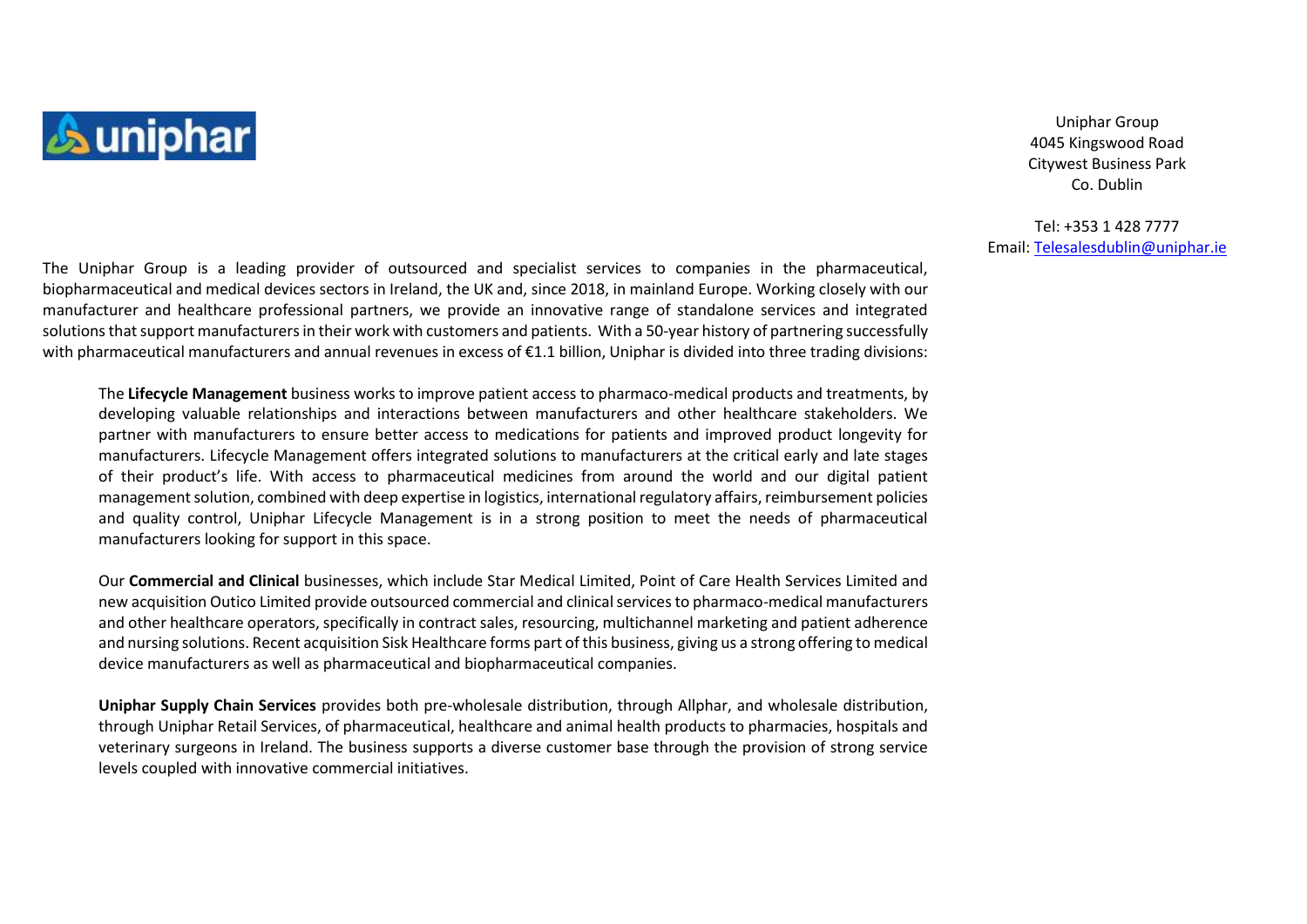

United Drug House, Magna Drive, Magna Business Park, Citywest Road, Dublin 24, Ireland.

Tel: +353 1 463 2300 Email: [Reception.UDW@united-drug.com](mailto:Reception.UDW@united-drug.com)

Founded in 1833, McKesson Corporation is ranked fifth as a fortune 500 company and employs over 70,000 people. McKesson delivers pharmaceutical and medical products and business services to retail pharmacies and institutional providers like hospitals and health systems throughout the US and internationally. We also provide specialty pharmaceutical solutions for biotech and pharmaceutical manufacturers, as well as practice management, technology and clinical support to oncology and other specialty practices. Additionally, we deliver a comprehensive offering of healthcare products, technology, equipment and related services to the non-hospital market, including physician offices, surgery centers, long-term care facilities and home healthcare businesses.

McKesson Europe is present in 13 countries employing over 39,000 employees to provide innovative healthcare services. Our retail pharmacy business is LloydsPharmacy and commands market leading position across many European markets.

In Ireland the United Drug supply chain services businesses and LloydsPharmacy operate under the parent brand McKesson Ireland.



Verve Live Agency 11-15 Erne Street Upper Dublin 2 Ireland

Tel: +353 1 637 5160 Email: [ask@verve.ie](mailto:ask@verve.ie)

Under one roof, Verve houses a multi-disciplinary team of creatives, storytellers, techies and thinkers – as well as the producers, makers and doers who make it happen.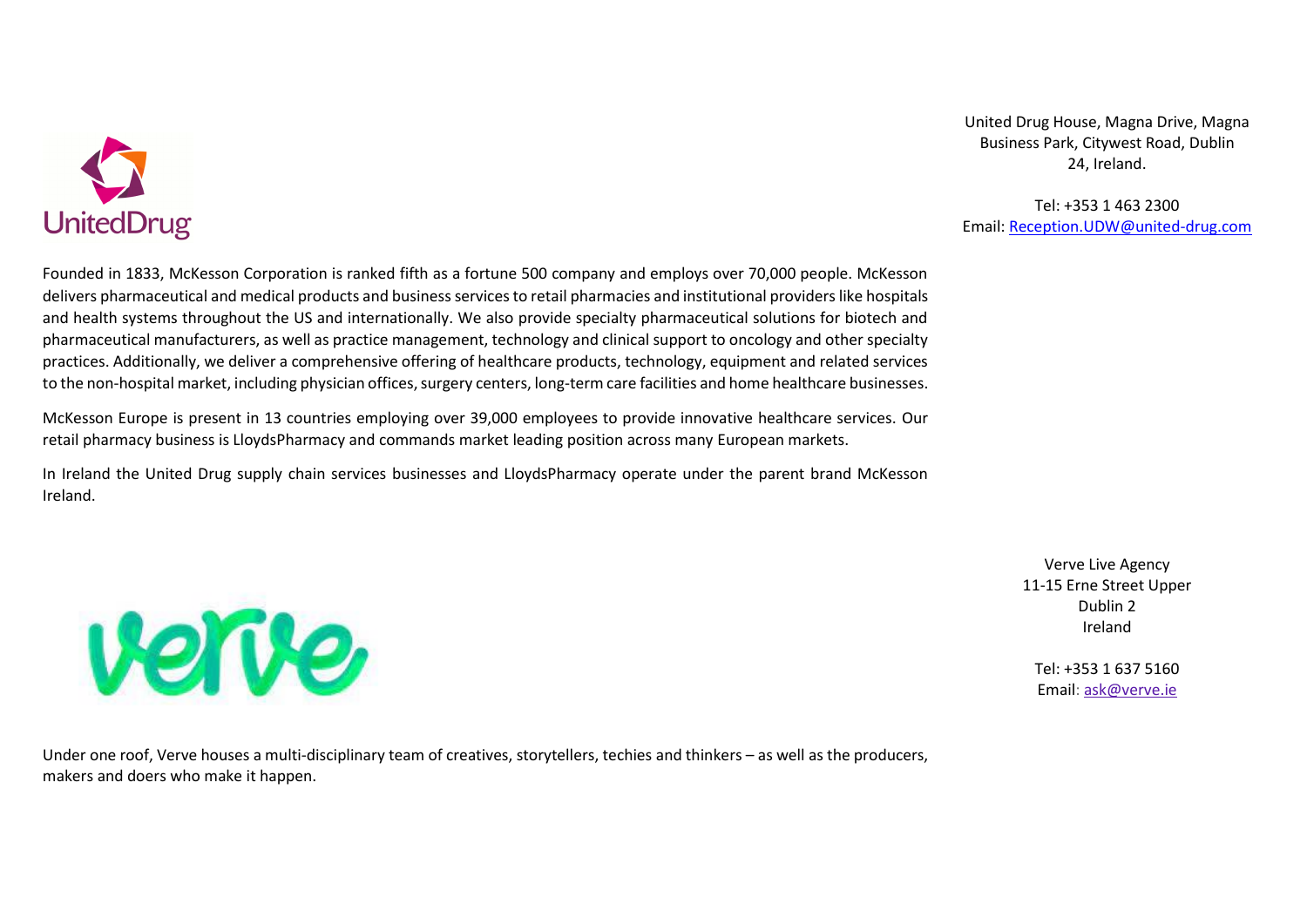Creatively led, insight-driven sponsorship activations, events, live brand experiences, design and digital are all in our wheelhouse.

We help brands connect with people by showing their human side and we have a lot of fun doing it.

With offices in London, Dublin and Amsterdam, Verve has been partnering with clients for 27 years to build modern brands that make their mark.



Wilton Park House Wilton Place, Dublin 2

Tel: [+353 1 611 0000](tel:+35316110000) Email: [ecomms@whitneymoore.ie](mailto:ecomms@whitneymoore.ie)

Whitney Moore is a full-service Irish law firm with its priorities firmly fixed on the delivery of consistently high-quality legal services. Established in 1882, Whitney Moore has been a strong presence in the Irish legal market for over 130 years. We have a culture of providing high quality legal advice promptly and efficiently. Our lawyers work collaboratively with our clients so that our clients achieve their objectives effectively.

Core practice areas include banking, corporate, dispute resolution, employment, insolvency and corporate recovery, IP, data protection and real estate. We also have particular expertise in the healthcare and pharmaceutical sector. [Mark Ryan,](https://whitneymoore.ie/people/mark-ryan/) a partner in our [corporate](https://whitneymoore.ie/what-we-do/our-experience-expertise/corporate/) team, acts for numerous clients in the pharmaceutical sector, including manufacturers, wholesalers, trade associations (such as IPHA and the IPU), and retail pharmacy owners. [Aoife Murphy,](https://whitneymoore.ie/people/aoife-murphy/) a partner in our [Intellectual Property](https://whitneymoore.ie/what-we-do/our-experience-expertise/intellectual-property/) team, is particularly experienced in complex multi-jurisdictional patent disputes and has acted in many of the patent cases that have come before the Irish Courts in recent years. She has been involved in claims of infringement and revocation of patents which protect pharmaceuticals, medical devices, biotechnology and electronic point-of-sale systems and is internationally recognized as a leader in this field [\(Legal 500 EMEA 2018\)](https://www.legal500.com/c/ireland/intellectual-property).

Whitney Moore advises small and medium-sized Irish enterprises, as well as international companies looking to establish or expand their presence in Ireland. Clients also include public bodies, listed companies and private clients. Our client offering is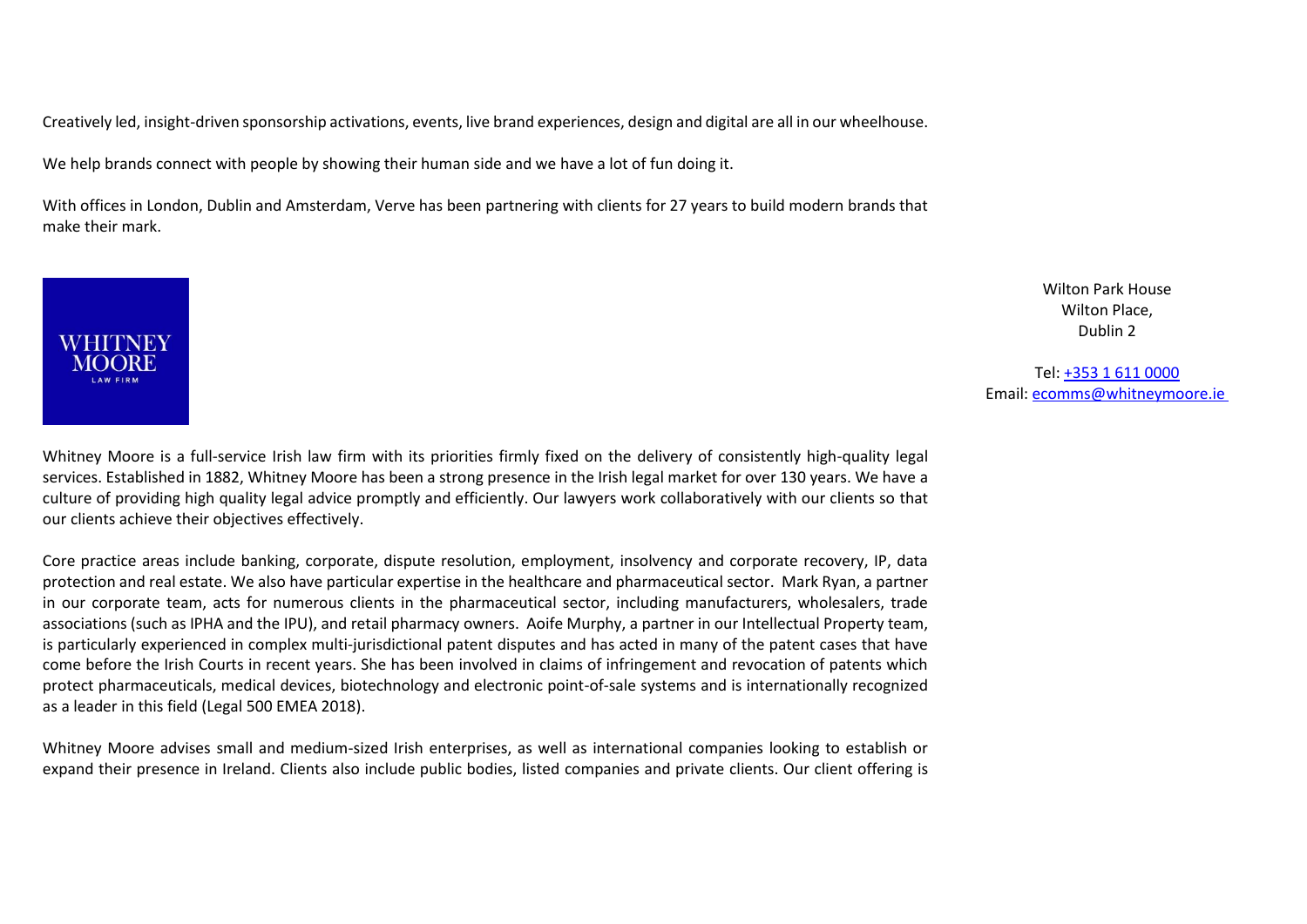further strengthened by our membership of the prestigious [Meritas](https://www.meritas.org/) global network of independent law firms, giving our clients access to quality-assured legal expertise worldwide.

Whitney Moore is large enough to have the experience and resources necessary to provide our clients with comprehensive, effective legal advice, yet small enough to retain direct partner involvement in all matters.

## ШE **WILLIAM FRY**

William Fry is one of Ireland's leading law firms, representing clients across the full spectrum of the international pharmaceutical industry. It has over 460 staff, including 320 legal and tax professionals. Our client-focused service combines technical excellence with commercial awareness and a practical, constructive approach to issues regularly affecting the manufacturers and suppliers of prescription and non-prescription medicines. Strong client relationships and high-quality tailored advice are the hallmarks of our business.

We frequently represent clients' interests before the relevant institutions in and outside of Ireland, such as the Health Products Regulatory Authority, the Health Service Executive, the national competition authorities and the European Commission. We have extensive experience (both contentious and advisory) in the pharmaceutical and biotechnology sector from an intellectual property, regulatory, commercial and competition law perspective.

More specifically, we specialise in:

- Complex multi-jurisdictional litigation involving life science and pharma patents and trademarks;
- Regulatory issues concerning the labelling, advertising and promotion of both prescription and non-prescription medicines;
- Parallel imports and protecting the pharmaceutical supply chain from infiltration by falsified medicines;
- Post marketing and manufacturing authorisation issues more recently the transferability and maintenance of such authorisations post-Brexit;

2 Grand Canal Square. Grand Canal Dock, Dublin 2

Tel: +353 1 639 5000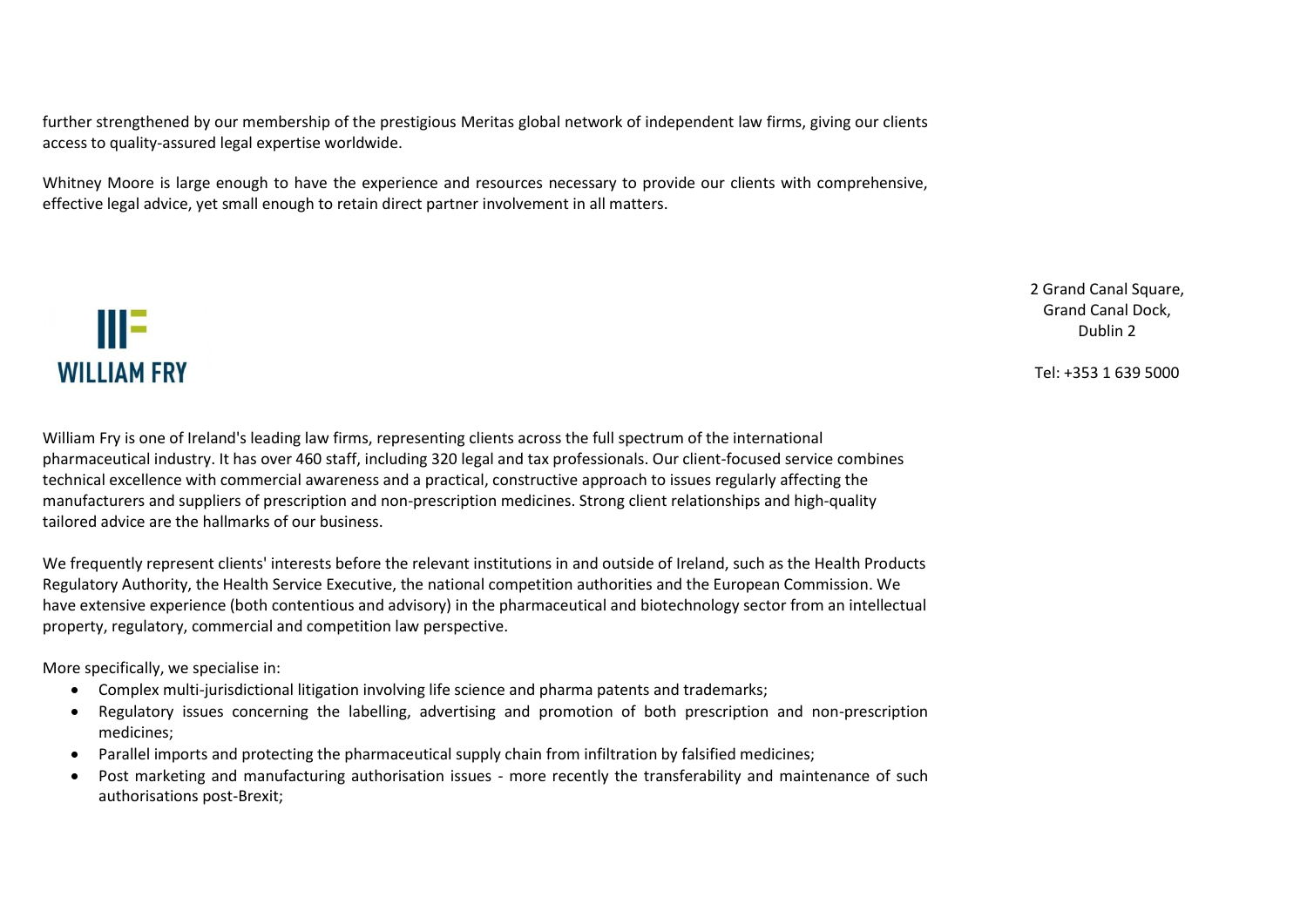- The effect of the EU General Data Protection Regulation (GDPR) on the industry;
- Advising on competition law aspects of distribution arrangements including the adoption of reduced wholesaler models, exclusivity and minimum purchase obligations; on conduct by dominant firms and on parallel trade strategies; and
- Advising on the full range of corporate issues, including M&A transactions, IPOs, fund-raising and corporate governance.



WifOR is an independent economic research institute that provides **objective and insightful data analytics and outcomes research** to private and public sector clients. Our results are tailored to client needs and used to guide and inform key decision makers and stakeholders (e.g. policymakers, investors, suppliers and the public).

WifOR has a strong focus on health and life sciences. Our research brings stakeholders together by creating a common understanding of impact through economic and science-based metrics. We support multinational pharmaceuticals in over 20 countries as well as government bodies and organisations such as efpia, EuropaBio, IFPMA, AMIIF, vfa, and the World Health Organization.

Our **economic, environmental and societal impact analyses** quantify value contribution of individual drugs/innovations, companies, the life sciences sector and the overall health economy. It is our ambition to change the perception of health expenditures – away from an economic burden and towards **health as an investment** that creates economic growth, wealth and employment.

Galway Technology Centre Mervue Business Park Galway

Katrin P. Ostwald Mobile: +353 87 095 9798 (Ireland) Email[: katrin.ostwald@wifor.com](mailto:katrin.ostwald@wifor.com)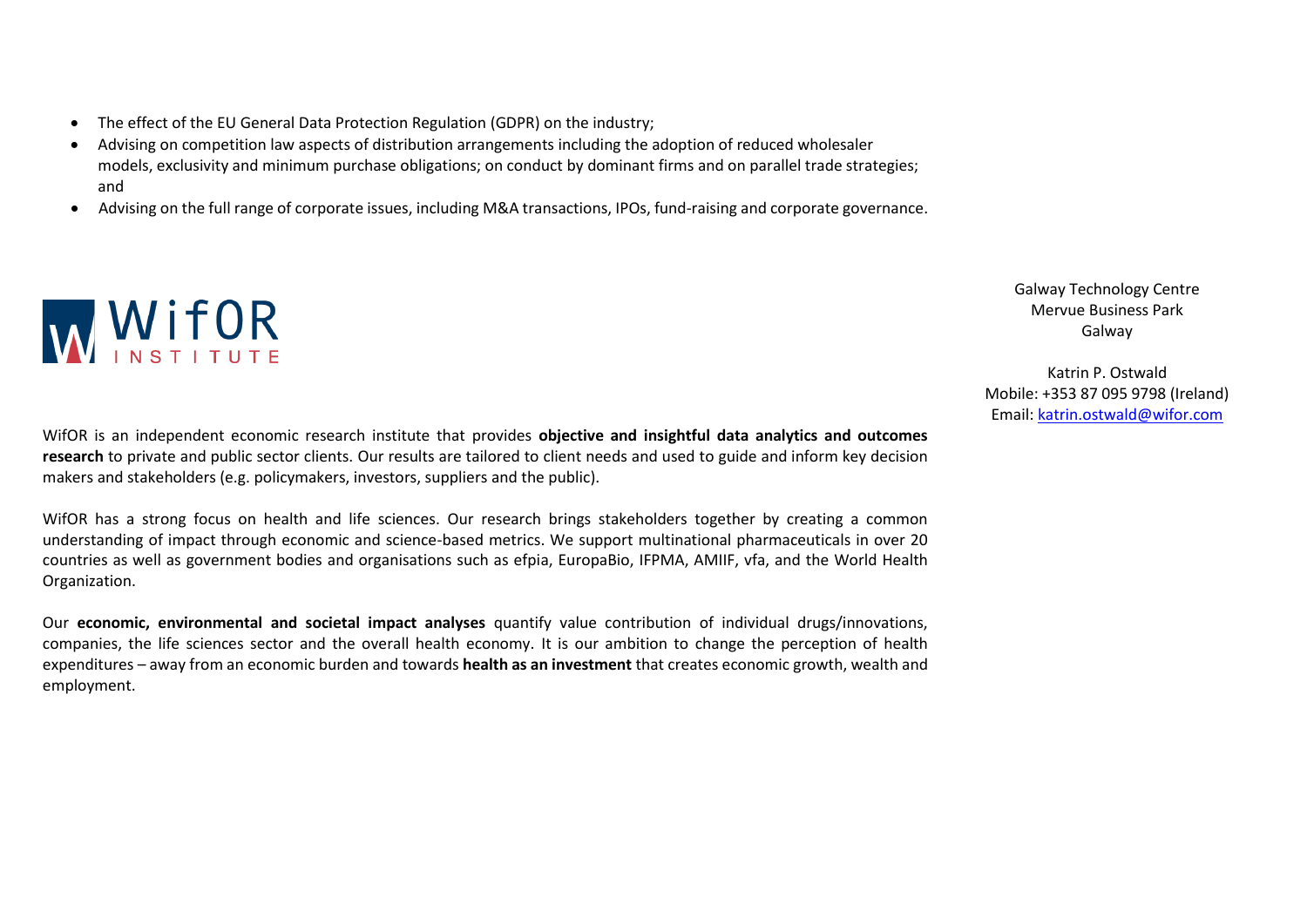6 Ely Place Dublin 2

Tel: +353 1 669 0030

# WH Wilson Hartnell

Wilson Hartnell is the largest and longest established PR company in the Irish market and is part of the global Ogilvy network. A founding member of the Public Relations Consultants Association, the company is widely recognised as being a standout leader in the market.

With over 80 consultants, Wilson Hartnell has a depth and breadth of specialism and expertise that is unrivalled in the market. The unique combination of talent from healthcare, corporate and PA strategists to creatives, digital to behavourial science, we are as comfortable managing an issue for a client as we are in driving proactive campaigns to achieve business objectives. Our award winning team provides services to the healthcare industry that spans product communications, disease awareness, digital strategy, public affairs, event management, corporate reputation and issues and crisis management.

We believe that strong industry knowledge, robust research and behavioural science principles coupled with creative flair underpins the work we do to ensure that it resonates with the intended audience to deliver the very best in communications strategy. We embrace David Ogilvy's philosophy of 'Divine Discontent' – we will forever be in pursuit of better work.



ZEPHYR Medical Affairs Ltd. (ZMA) is a leading provider of medical and scientific services to the pharmaceutical and healthcare industries. Founded in 2017 by Caroline Kavanagh PhD, ZMA specialises in medical affairs and medical quality and compliance (MQC). With expertise in both prescription and consumer medicine, across a range of therapeutic areas and life-cycle stages, we continue to help our clients as they strive for creativity and compliance.

Email[: Caroline@zephyrmed.com](mailto:Caroline@zephyrmed.com) Website: [www.zephyrmed.com](http://www.zephyrmed.com/)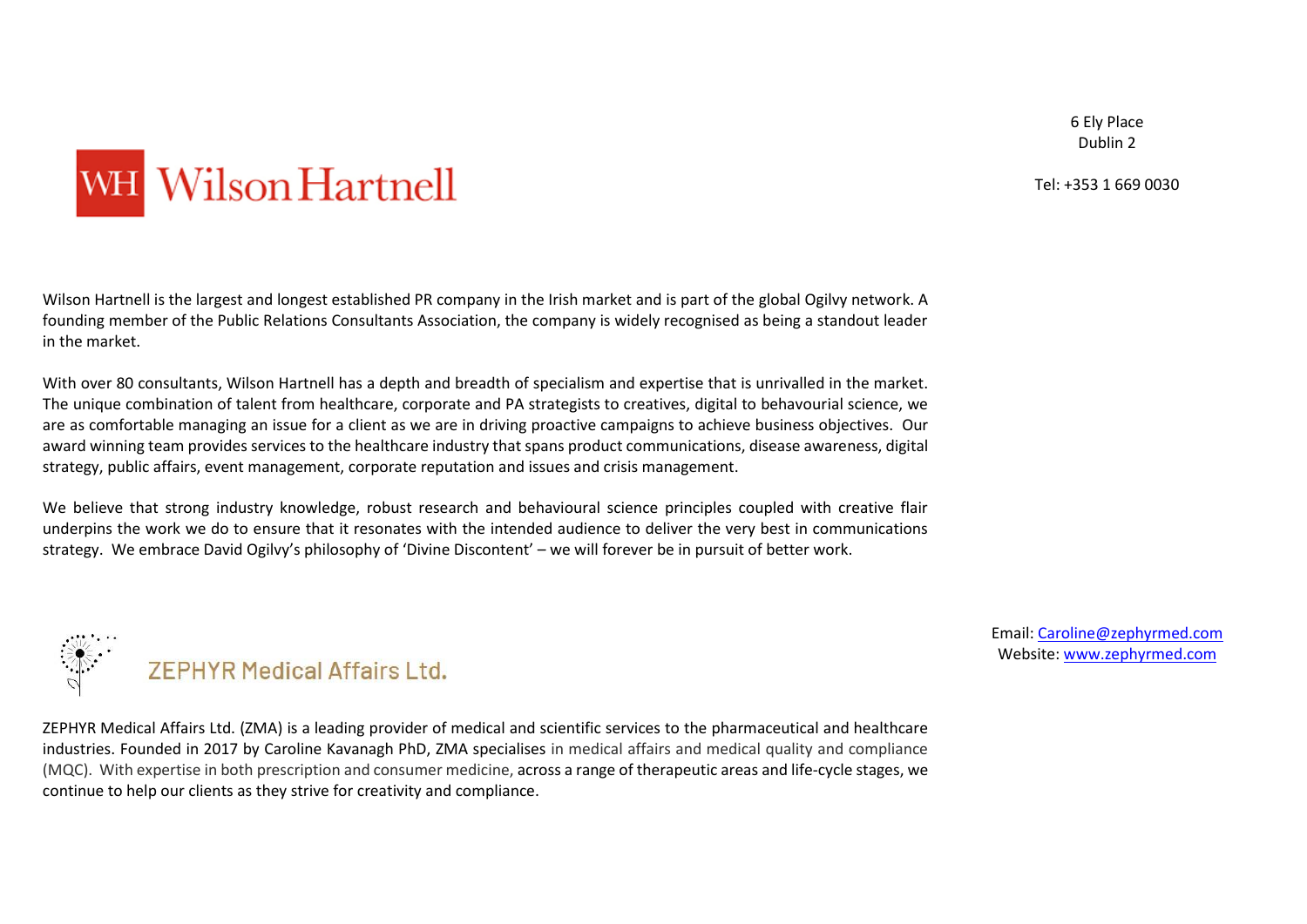With over 16 years' experience in the industry, we understand the unique complexities of working within the Irish environment. Our medical affairs services are designed to address client challenges and integrate seamlessly into your organisation at any stage. Core medical affairs offerings include; Advisory boards/focus groups, medical/technical writing, promotional copy review/approval and medical function training/mentoring.

We understand the challenges of maintaining inspection readiness in an increasingly regulated environment. We can help you by designing, maintaining, and optimising your Quality Management Systems(QMS) and by empowering yourstaff with the skills and knowledge required to understand and thrive in an inspection ready environment. Medical Quality and Compliance offerings include; QMS design and management, SOP development, audit management, CAPA management, quality reviews, company quality plans.



#### **Zurich Life Assurance plc**

Zurich Life Assurance plc is one of Ireland's most successful life insurance companies, offering a full range of Pension, Investment and Protection products to corporate and retail customers. We have been meeting our customers' needs in Ireland for over 40 years and we are committed to the provision of excellent customer service.

Zurich enjoys a leading position in the Irish DC market through a combination of

- A strong track record of investment out-performance versus industry peers
- Proactive employee engagement via online tools and workplace briefings
- And a strong governance focus, helping the employer and Trustees to meet their regulatory obligations.

Enterprise House, Frascati Rd, Blackrock, Co. Dublin, A94 X9Y3